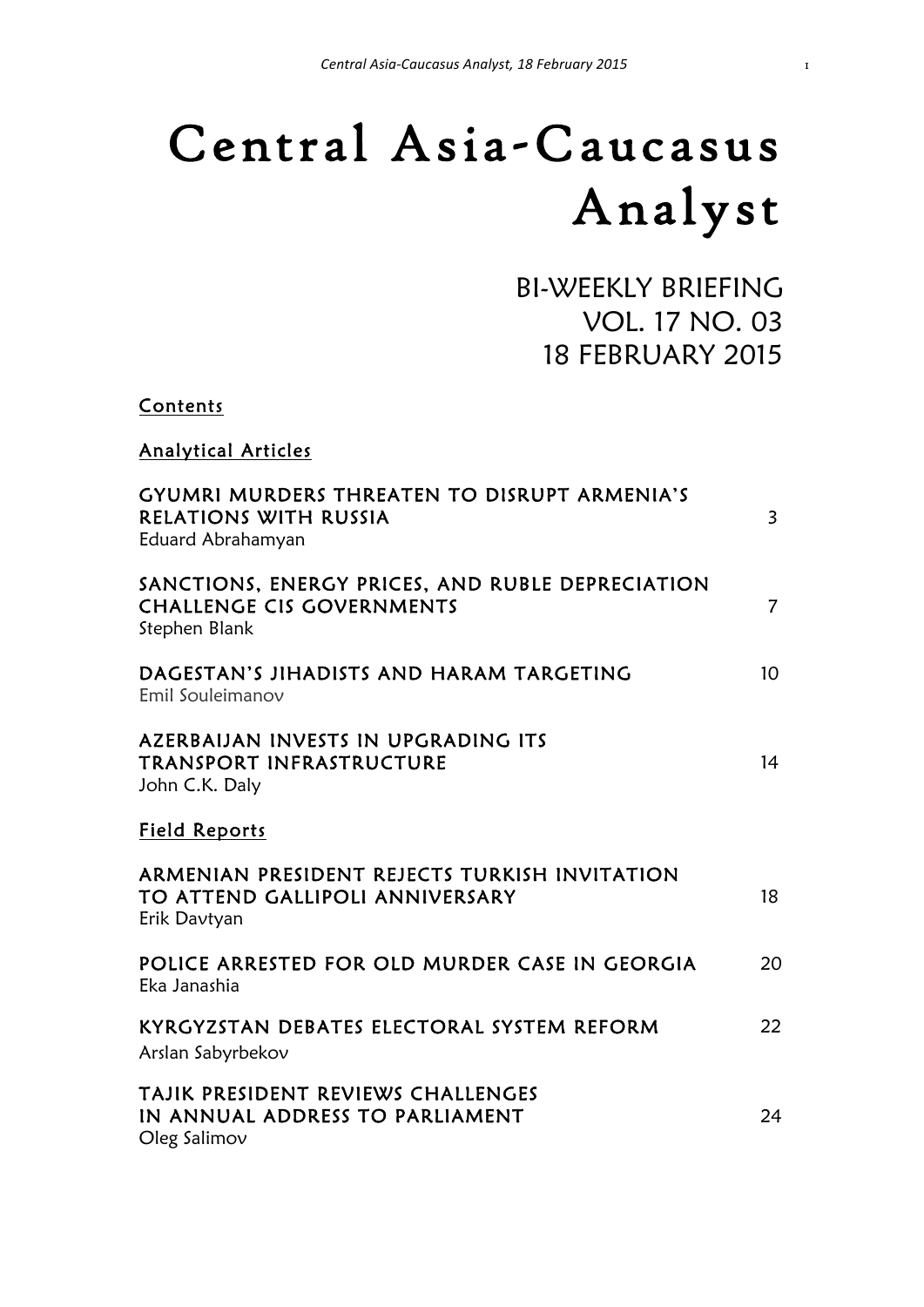### THE CENTRAL ASIA-CAUCASS ANALYST

### Editor: Svante E. Cornell

#### Associate Editor: Niklas Nilsson

### Assistant Editor, News Digest: Alima Bissenova

#### Chairman, Editorial Board: S. Frederick Starr

The Central Asia-Caucasus Analyst is an English-language journal devoted to analysis of the current issues facing Central Asia and the Caucasus. It serves to link the business, governmental, journalistic and scholarly communities and is the global voice of the Central Asia-Caucasus Institute & Silk Road Studies Program Joint Center. The Editor of the Analyst solicits most articles and field reports, however authors are encouraged to suggest topics for future issues or submit articles and field reports for consideration. Such articles and field reports cannot have been previously published in any form, must be written in English, and must correspond precisely to the format and style of articles and field reports published in The Analyst, described below.

The Analyst aims to provide our industrious and engaged audience with a singular and reliable assessment of events and trends in the region written in an analytical tone rather than a polemical one. Analyst articles reflect the fact that we have a diverse international audience. While this should not affect what authors write about or their conclusions, this does affect the tone of articles. Analyst articles focus on a newsworthy topic, engage central issues of the latest breaking news from the region and are backed by solid evidence. Articles should normally be based on local language news sources. Each 1,100-1,500 word analytical article must provide relevant, precise and authoritative background information. It also must offer a sober and analytical judgment of the issue as well as a clinical evaluation of the importance of the event. Authors must cite facts of controversial nature to the Editor who may contact other experts to confirm claims. Since Analyst articles are based on solid evidence, rather than rumors or conjecture, they prove to be reliable sources of information on the region. By offering balanced and objective analysis while keeping clear of inflammatory rhetoric, The Analyst does more to inform our international readership on all sides of the issues.

The Editor reserves the right to edit the article to conform to the editorial policy and specifications of The Analyst and to reject the article should it not be acceptable to our editorial committee for publication. On acceptance and publication of the edited version of the article, The Central Asia-Caucasus Institute of The Johns Hopkins University-The Nitze School of Advanced International Studies will issue an honorarium to the author. It is up to the individual author to provide the correct paperwork to the Institute that makes the issuing of an honorarium possible. The copyright for the article or field report will reside with the Central Asia-Caucasus Analyst. However, the author may use all or part of the contracted article in any book or article in any media subsequently written by the author, provided that a copyright notice appears giving reference to the contracted article's first publication by the "Central Asia-Caucasus Analyst, Central Asia-Caucasus Institute, The Johns Hopkins University, Nitze School of Advanced International Studies."

### Submission Guidelines:

Analytical Articles require a three to four sentence Key Issue introduction to the article based on a news hook. Rather than a general, overarching analysis, the article must offer considered and careful judgment supported with concrete examples. The ideal length of analytical articles is between 1,100 and 1,500 words. The articles are structured as follows:

KEY ISSUE: A short 75-word statement of your conclusions about the issue or news event on which the article focuses.

BACKGROUND: 300-450 words of analysis about what has led up to the event or issue and why this issue is critical to the region. Include background information about the views and experiences of the local population. IMPLICATIONS: 300-450 words of analysis of the ramifications of this event or issue, including where applicable, implications for the local people's future.

CONCLUSIONS: 100-200 words that strongly state your conclusions about the impact of the event or issue.

Field Reports focus on a particular news event and what local people think about the event. Field Reports address the implications the event or activity analyzed for peoples' lives and their communities. Field Reports do not have the rigid structure of Analytical Articles, and are shorter in length, averaging ca. 700-800 words.

Those interested in joining The Analyst's pool of authors to contribute articles, field reports, or contacts of potential writers, please send your CV to: <scornell@jhu.edu> and suggest some topics on which you would like to write.

#### Svante E. Cornell

Research Director; Editor, Central Asia-Caucasus Analyst Central Asia-Caucasus Institute & Silk Road Studies Program Paul H. Nitze School of Advanced International Studies, The Johns Hopkins University 1619 Massachusetts Ave. N.W., Washington, D.C. 20036, USA. Tel. +1-202-663-5922; 1-202-663-7723; Fax. +1-202-663-7785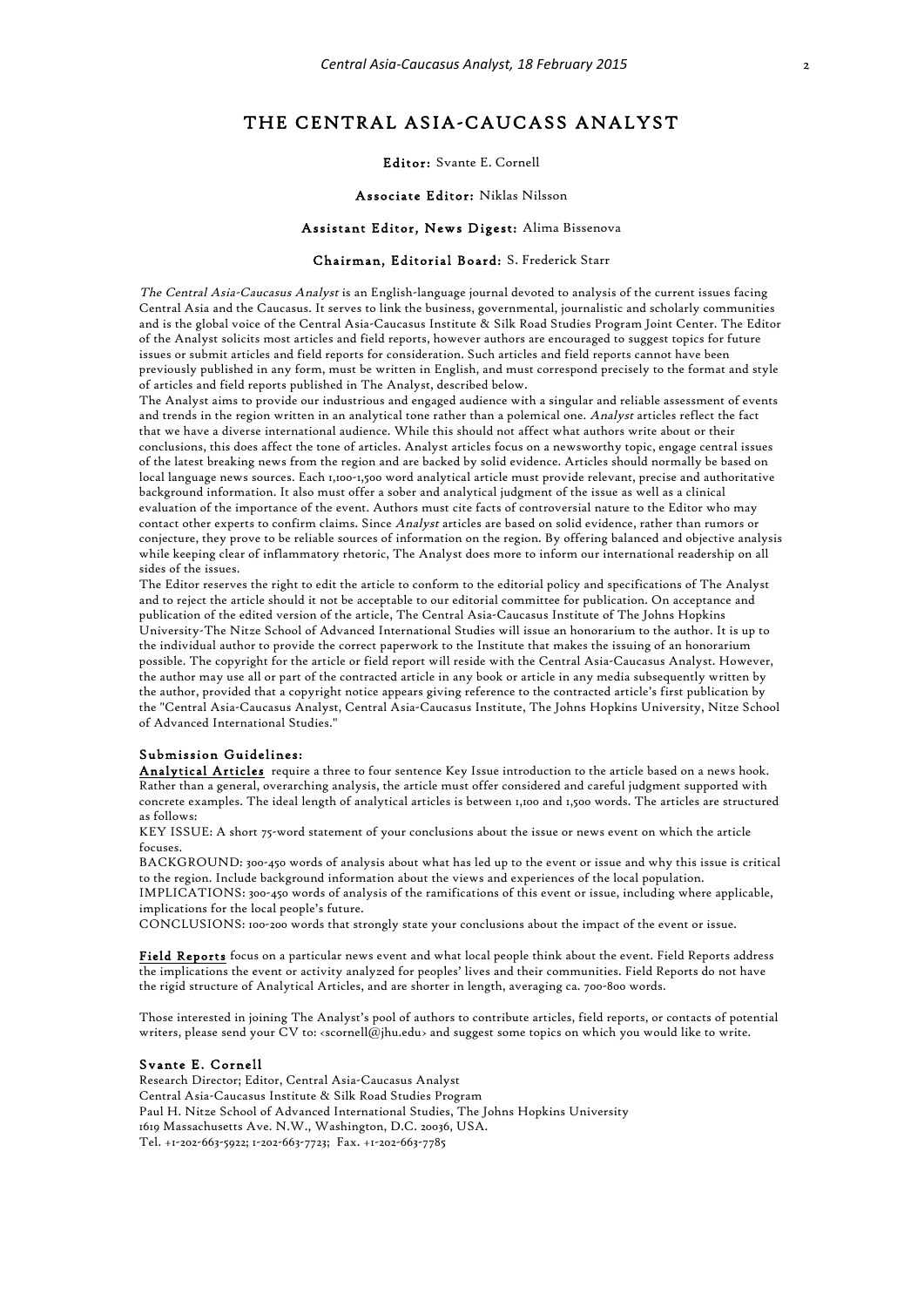# GYUMRI MURDERS THREATEN TO DISRUPT ARMENIA'S RELATIONS WITH RUSSIA

Eduard Abrahamyan

Armenia's relationship with Russia has never been simple. Although Russia has considered Armenia a reliable ally since its independence, the relationship has never transformed into a formal partnership. Russia's policy of double standards on the Nagorno-Karabakh issue and its delivery of weaponry to Azerbaijan has gradually increased distrust in Armenian society towards Russia in recent years. A bloody incident in Gyumri on January 12, 2015, when a soldier from the deployed Russian 102nd military base killed the entire Avetisyan family in their sleep, including two children, has catalyzed a vivid debate in Armenia on the nature of the relationship to Russia.

BACKGROUND: The murders in Gyumri have implications not only for public attitudes toward Russia's military presence in Armenia, but has also exposed a deep crisis in bilateral relations.

The Russian 102nd base is deployed close to the city of Gyumri, according to a treaty between Russia and Armenia from 1995, which defined the base's main functions and presence for 25 years. In 2010, President Dmitry Medvedev and his counterpart Serzh Sargsyan signed another agreement to extend the deployment of the base for 49 years. According to the 2010 arrangement, the territory used by the base was enlarged while the legal restrictions on the activities and conduct of the Russian contingent existing in the initial treaty were abolished. In other words, the strategic and geographic scope of the contingent's activities was extended and in return, Russia committed to protect Armenia's south-western borders and modernize Armenia's

Armed Forces. To date, a considerable share of the base's maintenance has been paid for through Armenia's state budget.

The base houses 5,000 troops and suspicions exist that the command is working to exploit internal vulnerabilities in Georgia in terms of both national minorities and military affairs. Furthermore, it is believed that the base leadership is tasked with monitoring Middle Eastern political developments, due to the fact that the base is Russia's closest military outpost to the Middle East.

Despite of the "protection" objective, the recent tragic occasion in Gyumri was not the first. Six murders and at least twelve serious injuries have taken place in Gyumri, which has cultivated a sense of fear and insecurity in local society. On the one hand, Armenian authorities have adopted a policy of passivity in dealing with Russia, reflecting a kind of obedience to Putin rather than political prudence. Criticism that has been raised towards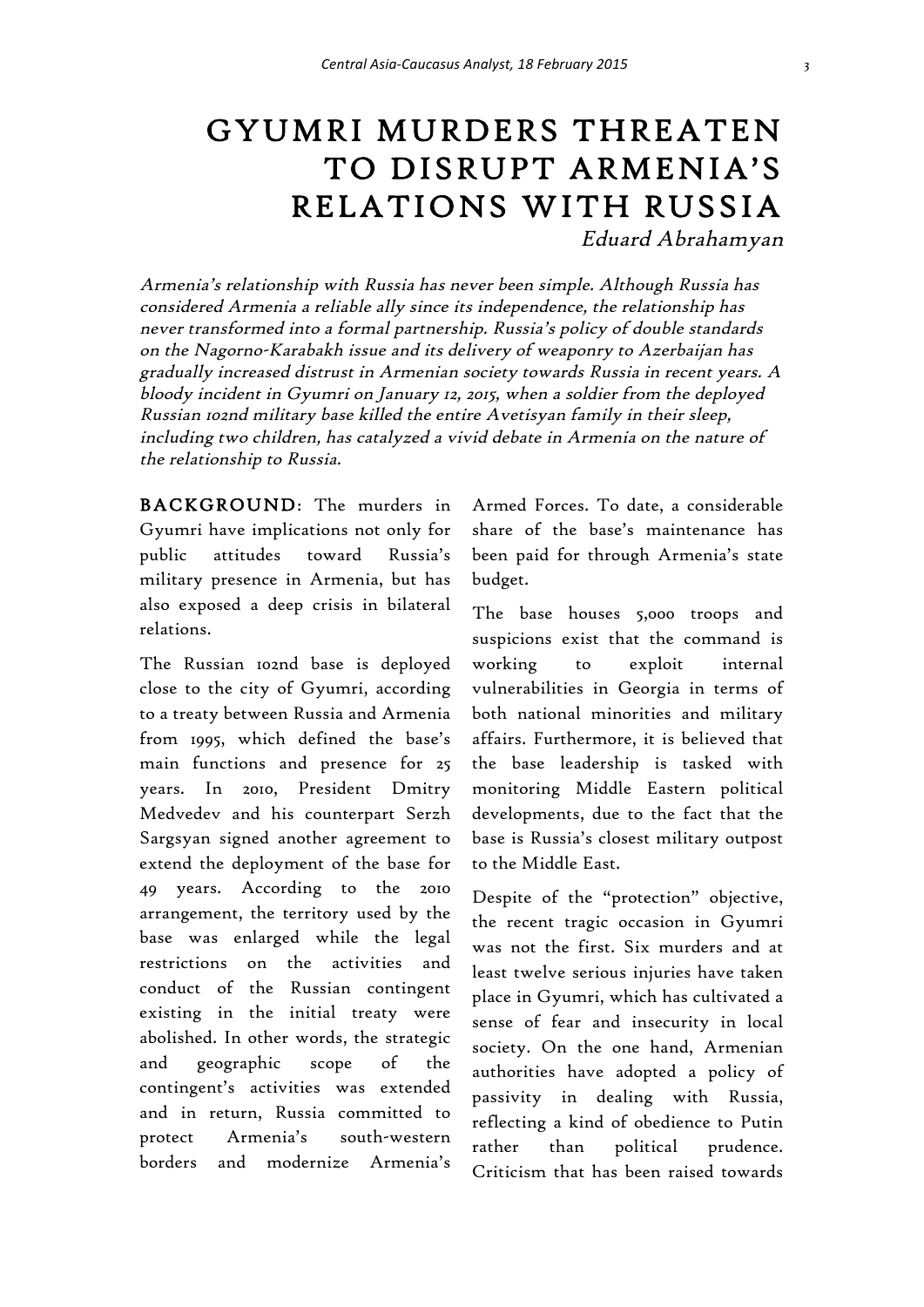Armenian authorities on this state of affairs is usually met by a ready answer that Armenia has alternative security guarantees. On the other hand, Russia has readily used its tools of coercion against Yerevan, which happened in September 2013 and November 2014, when Armenian authorities declined to sign an Association Agreement with EU and instead joined the Eurasian Union, initiated by a state suffering from economic sanctions.



(Source: Wikimedia Commons)

IMPLICATIONS: Besides political coercion, Russia has frequently used a policy of intimidation against Armenia. There is a growing understanding in Armenia that Russia's dominance in the country is impeding its economy and undermining its security. Hence, to contain discontent toward Russia in Armenian society, Moscow has worked to promote the idea that Armenia is unviable as a sovereign state and needs powerful Russian protection from possible Turkish aggression, the embodiment of which is the Russian 102nd base in Gyumri.

This propaganda has been accompanied by a permissiveness regarding the conduct of Russian military personnel in Gyumri, which ultimately led to the recent tragedy. A Russian soldier named Valeriy Permyakov shot six

members of the Avetisyan family and escaped. Within a few hours, he was detained by other Russian soldiers unlawfully tracing the killer in parallel with Armenian police. He was then escorted to the territory of the Russian base, again in violation of Armenian law. When these facts became publicly known, mass protests with anti-Russian overtones were organized in Gyumri and Yerevan. Protesters vigorously demanded that the murderer be handed over to Armenia's prosecutor's office, while Armenia's Prosecutor General Gevorg Kostanyan has, similarly to the state authorities, shown little enthusiasm and attempted to calm the protesters rather than demand that Russian military personnel respect Armenian law. The Armenian authorities' reluctance to stand by the protesting citizens radically enhanced the anti-Russian and anti-governmental sentiments in Armenian society. The protesters basically argued that taxpayers' money is being used to pay for soldiers that kill Armenian citizens, rather than protecting them.

As long as the Russian military refuses to hand Permyakov over to Armenian jurisdiction, it remains clear to many Armenians that the Russians intend to protect not only the main perpetrator, but also his accomplices. While the Russian side has assured that it is interested in a fair trial, its credibility has been so severely damaged that only a minority of Armenians expect relations between the countries to be restored to previous levels in the foreseeable future.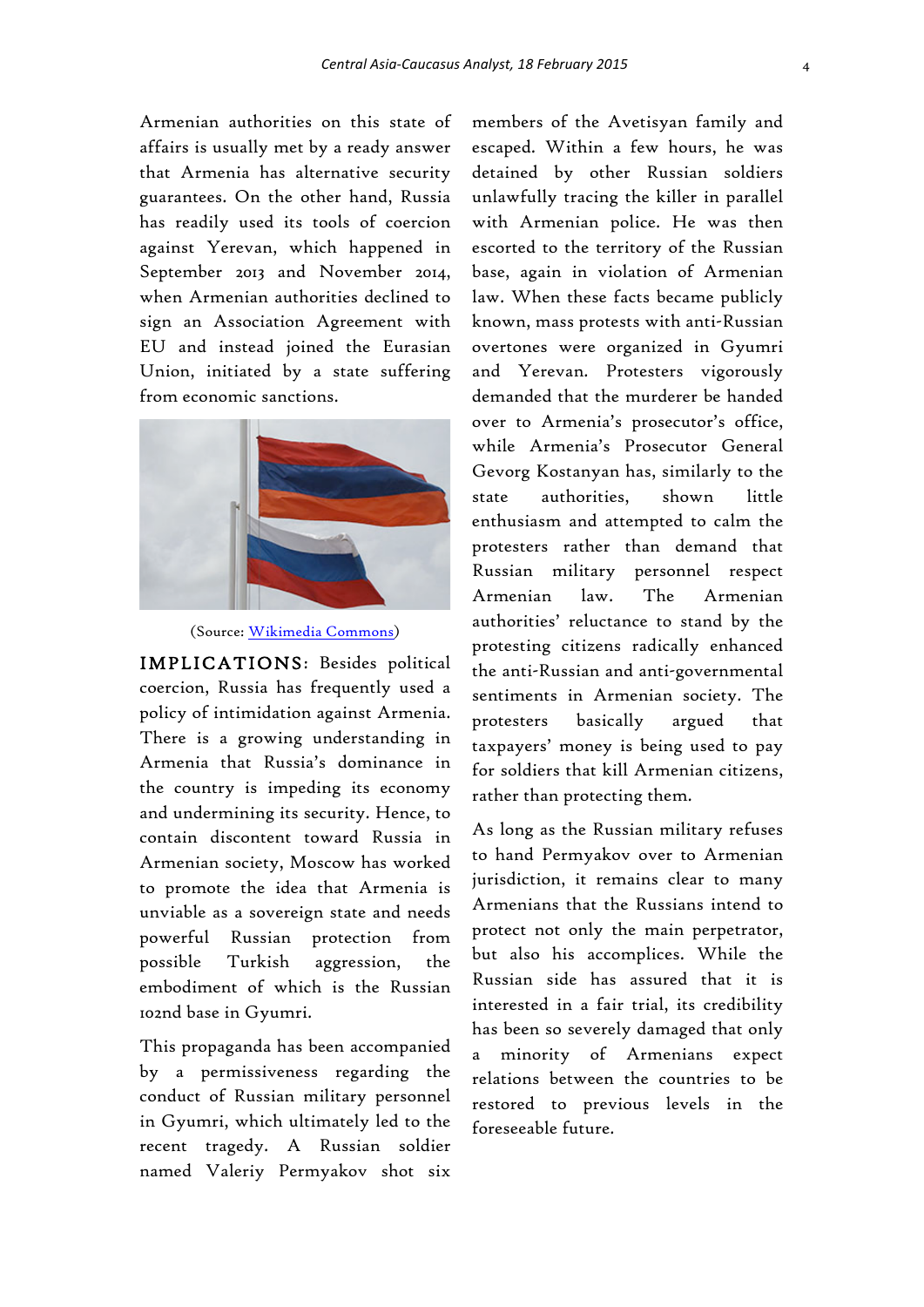As Russian officials, including Foreign Minster Sergey Lavrov, and some representatives of Russia's political elite like Alexander Dugin, Sergey Kurginyan, and Sergey Markov have declared, the South Caucasus is Russia's sphere of influence. Particularly, Armenia is considered the last bastion of Russia's military presence in the South Caucasus. Therefore, political activities of "unauthorized" groups expressing pro-Western or anti-Russian opinions and demanding a change of Armenia's political priorities are perceived in Russia with cautious sensitivity.

The Russian side continues to keep Permyakov inside the base and rejects to hand him over, hoping that the public upheaval will eventually calm down. Moreover, Russian officials on February 5 declared that Permyakov, according to medical expertise, is suffering from mental retardation. This news significantly exacerbated the situation as it is believed that this diagnosis will facilitate sending him back to Russia. Russian authorities are likely concerned that the public trial of a Russian soldier in Armenia will deeply damage the reputation of Russia's military worldwide, especially in light of developments in Ukraine. But this attitude also fuels the outrage and mistrust towards Russia in Armenia and damages the bilateral relations between the two countries in general. Inadvertently, Russian authorities' handling of the issue is pushing Armenians to demand that the strategic relationship with Russia should be reconsidered.

Consequently, the myth of Russia's indispensability to Armenia has been damaged by the levers employed to intimidate Armenian society, a case in point being the broader capacities of Russian 102nd military base. A perception is growing that the murders and their cover-up are part of such a policy.

CONCLUSIONS: The incident in Gyumri has become the focal point for a wider discussion and reevaluation of Armenian-Russian relations in general and the appropriateness and implications of Russia's military presence in Armenian in particular. The region's geopolitics seriously impedes Armenia's possibilities to seek alternative security partnerships aside from questionable assurances from Russia. Still, an active part of Armenian society including independent activists, several NGOs, and numerous ordinary citizens, favor stronger relations with NATO as well as the EU and its individual member states rather than with Russia and the Eurasian Union. It is argued that a stronger partnership with western organizations would build on mutual respect for interests and basic rights, which are lacking in the Armenian-Russian relationship.

The event in Gyumri gave rise to new challenges for Armenian authorities, risking to alienate them from Armenian society at large and forcing them to walk a fine line between domestic and foreign political imperatives. The core question for the future of Armenia's relations with Russia is no longer Russia's policy on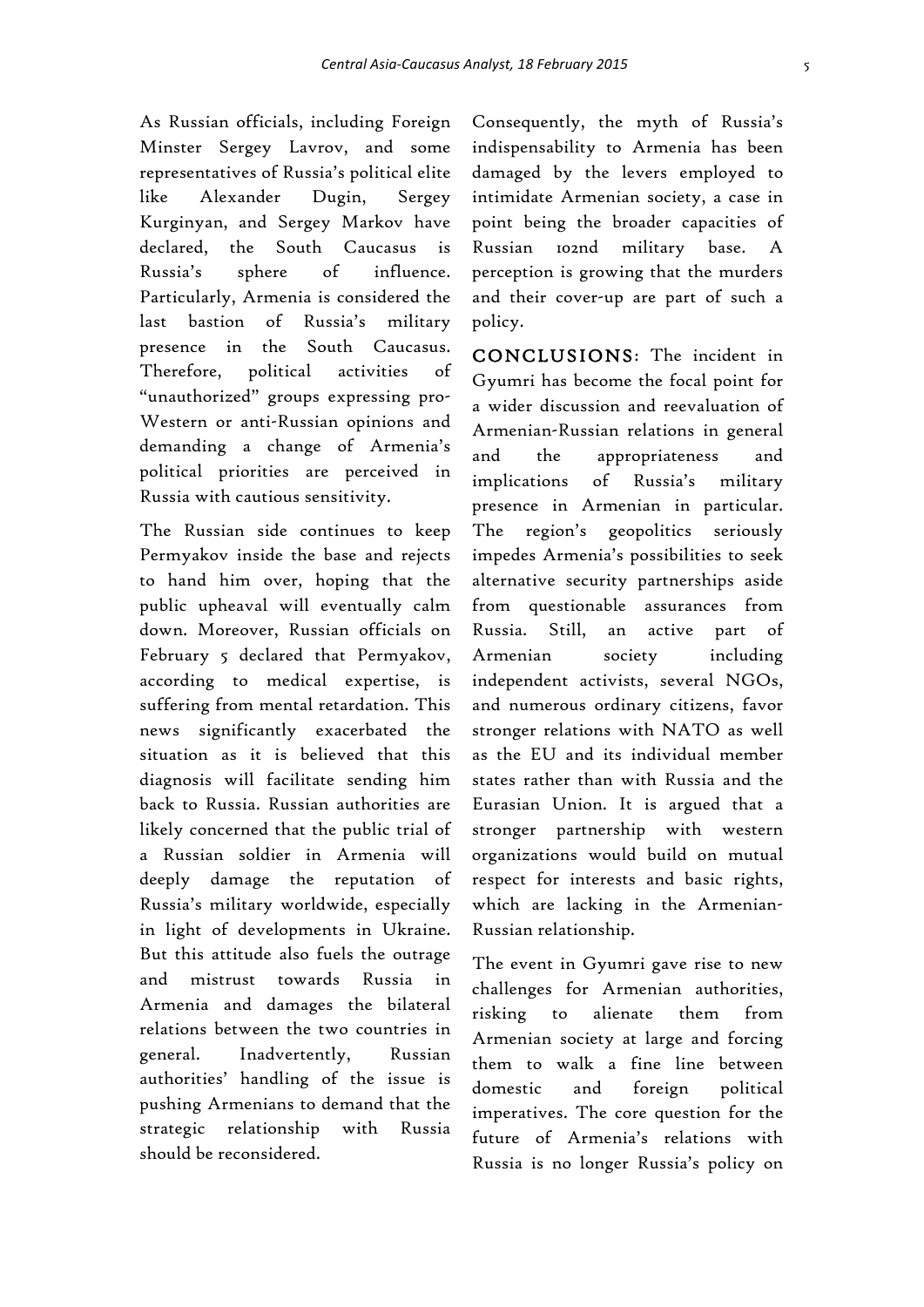Nagorno-Karabakh and its delivery of advanced offensive weaponry to Azerbaijan; but the Russian 102nd military base and its effects on political and economic development in Armenia.

AUTHOR'S BIO: Eduard Abrahamyan holds a PhD from Yerevan State University. He is currently based at the University of Westminster, and is a fellow of Policy Forum Armenia, Washington, DC.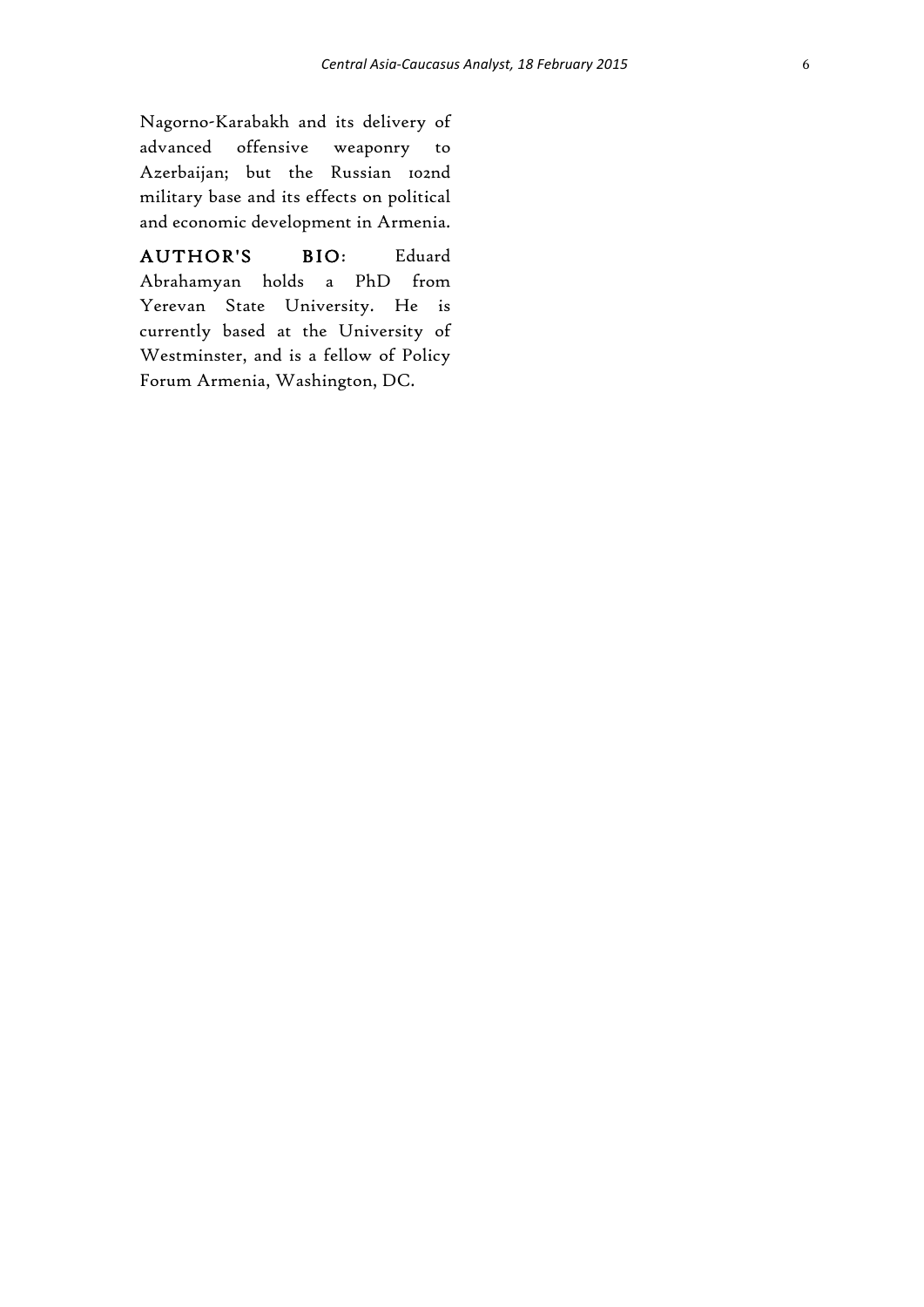# SANCTIONS, ENERGY PRICES, AND RUBLE DEPRECIATION CHALLENGE CIS GOVERNMENTS Stephen Blank

In early 2015, oil prices are in free fall and the ruble's value is plunging along with it. Though Russia is the immediate target or victim of these trends the repercussions of its economic crisis are already manifesting themselves throughout the CIS and affecting the economies of Central Asian and South Caucasian states. Economic crisis due to falling energy prices immediately throws failures of economic and political governance, like excessive borrowing and vanity projects, into sharp relief. But when this occurs in tandem with the depreciation of the Russian ruble and the inability of Russian firms to access foreign capital, the challenges to these states, all of whom are to varying degrees connected to the Russian economy, grow by an order of magnitude.

BACKGROUND: The impact of these two interactive crises have differentiated impacts upon CIS governments because energy producers may be less implicated in the Russian economy; while they suffer from falling energy prices, Russia's travails have less effect upon them. Conversely importers and consumers of energy who will save billions due to falling prices may yet face serious challenges from the impact of Russia's specific crisis.

It is already clear that energy producers will face serious pressure to suspend, stretch out, or even curtail existing or planned future energy projects because they cannot get capital for such large projects at current prices and the likelihood of sales that could justify huge capital investments is moot at best. Thus projects like Turkmenistan's Galkymish, Azerbaijan's Shah Deniz, and Kazakhstan's Kashagan, will come under increasing pressure. This does not mean they will be terminated but clearly the risks of going forward have multiplied.

Similarly producers and exporters who depend on energy revenues for their state budgets to fund major welfare and infrastructure projects will now run the risk of budget deficits that must be made up since their collateral for borrowing has become much less attractive. There has already been talk in the Azerbaijani press of the necessity of raising taxes, never a popular policy, to meet budgetary obligations.

Similarly, other energy producers, facing budget deficits, diminished revenues, and substantial obligations that cannot be disregarded may be tempted to devalue their currencies and thus resort to inflationary policies. The devaluation option looks better given that the ruble's devaluation by over two-thirds since October prices their goods out of the Russian market and even makes their own domestic products much more expensive. Last year, Kazakhstan launched a surprise devaluation and Turkmenistan recently followed suit. In the present context, this was entirely understandable since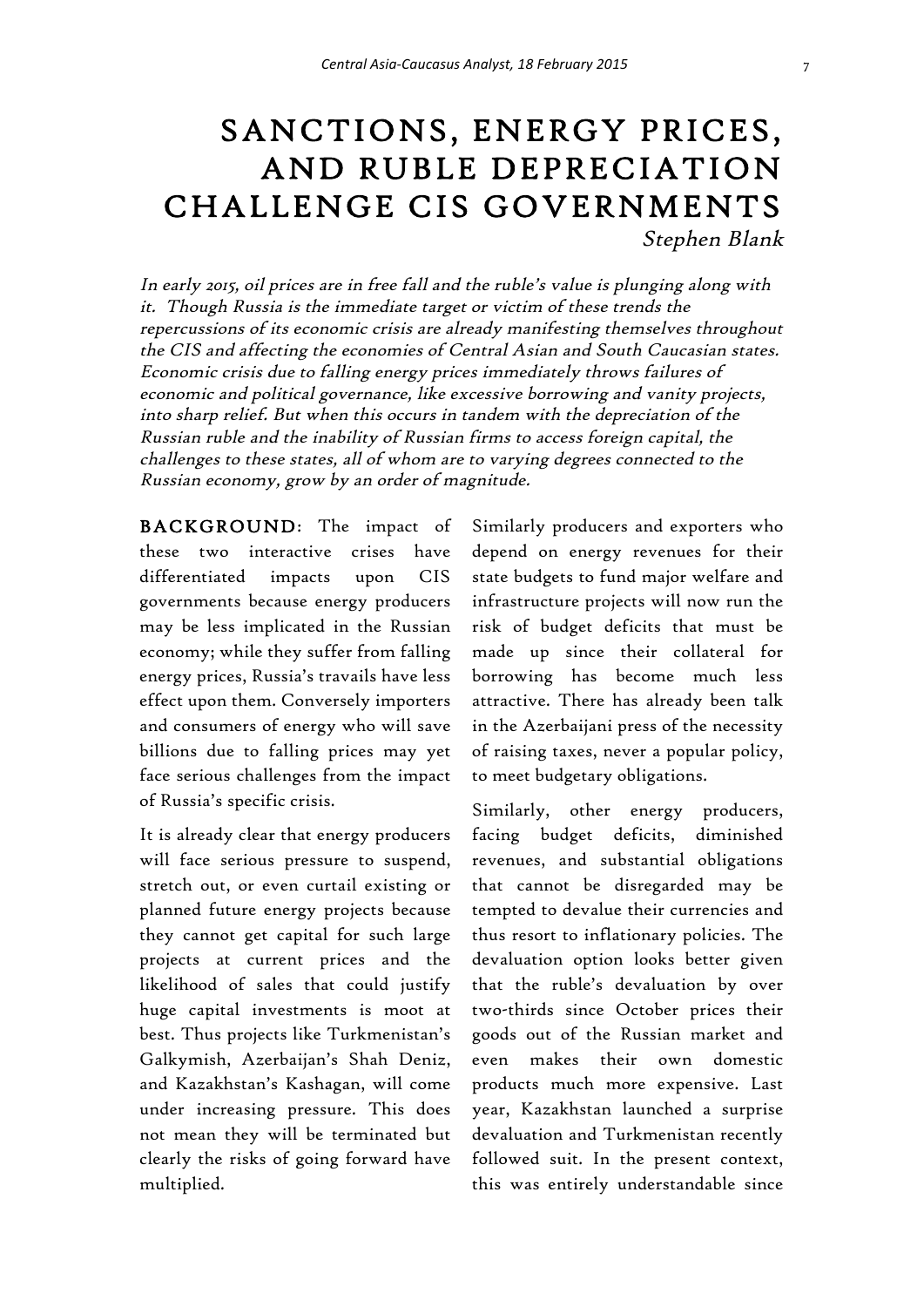devaluation benefits the debtor who pays back in devaluated or deprecated currency. Nevertheless it is a bitter pill to swallow.



(Source: Finmarket.ru)

IMPLICATIONS: At least two other challenges immediately come to mind in assessing the impact of these interacting crises. Whether states are energy producers like Azerbaijan and Uzbekistan or consumers like Tajikistan, if they depend to any significant degree upon remittances from migrant workers in Russia they will face a set of interlinked problems due to these crises. The falling ruble and energy prices, and recessionary trends in the Russian economy, will substantially diminish the value of those remittances. To the extent that states like Tajikistan depend on that income, they must find alternatives to it or run the risk of serious socioeconomic discontent. In addition, Russia's recession means less construction and less demand for these workers, many of whom will have to return home to experience difficulty finding decent jobs. Since most Central Asians who are radicalized (and it is well known that young men are the most susceptible age cohort) are radicalized in Russia, if they return home and cannot find work they

constitute an attractive recruiting target for ISIS, Al-Qaida, and other Islamist groups. All this obviously adds further to the risk calculus of governments across the region.

The second risk factor is that the Eurasian Economic and Customs Union, the centerpiece of Russia's policy, is now very much compromised. Belarus and Kazakhstan are already importing European goods for resale to Russia in order to bypass the sanctions. This trade undercuts Russian producers, replaces Russian commercial links with Europe, and has generated considerable anger in Russia. But beyond this, the Economic and Customs Union now confronts the real possibility of competitive devaluation by members who have no choice but to follow beggar thy neighbor policies. As the ruble slides, the pressure grows on Kazakhstan and other members to resort to their own form of devaluation to ensure that their goods are competitive throughout the region, and in particular in the Customs Union members.

The weaker members like Armenia and (prospective) Kyrgyzstan will need even bigger bailouts to keep going and the entire idea of regional integration, even in the warped form proposed by Russia, will suffer devastating blows leading to economic and political frictions among members. And in such circumstances, given the unpredictability of Russian foreign and military policies and the temptations of popular nationalist policies, the risks may spill over into the military sphere. The Turkmen and Kazakh devolutions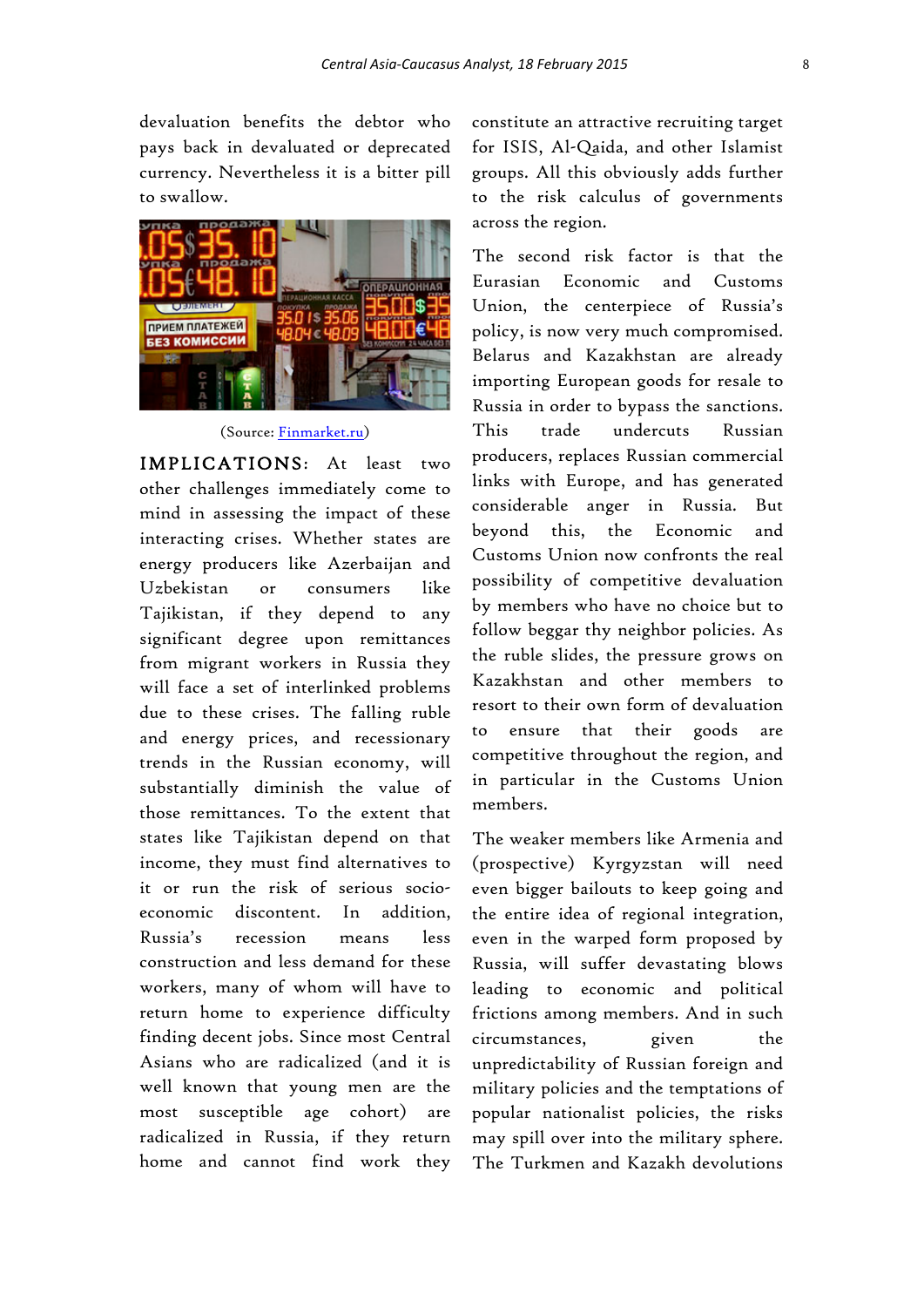of 2014 already point to this process while Russia has had devaluation imposed on it. This trend could easily continue into the future.

Crises present both opportunity and danger. Rahm Emmanuel, as Chief of President Obama's Staff, joked that a crisis is a terrible thing to waste. Therefore this crisis is comprised of both opportunity and dangers for regional states. It challenges them to improve their economic and political governance, to diversify their production and foreign trade, and to create much more auspicious conditions at home for foreign investment. As all of these states, although to varying degrees, have enormous room for improvement with regard to these policies, they can actually use the crisis to minimize hardship and improve their competitive position and economic vitality, for there is no sign that Russia is going to make the necessary reforms. If anything, examples like the bailout of Rosneft indicate a stubborn determination to keep ripping off the state for the benefit of the elite.

CONCLUSIONS: If governments draw the necessary lessons, they will emerge stronger and more independent, and perhaps more interested in and able to cooperate effectively with each other than has so far been the case. Certainly their dependence on foreign governments will decline and their political systems will become much stronger.

On the other hand, as has often been the case in the past, they could fail to grasp the opportunity and continue trying to maintain business as usual or become even more repressive and rapacious. That is a course for ultimate disaster for they risk falling afoul of the fast-moving currents of this crisis. Russia has already spent 24.4 percent of its reserves and will have to spend more to stave off disaster. And Putin has warned that the crisis could last until 2017.

Some governments, like those of Armenia, Tajikistan, and Kyrgyzstan, may not have two years to wait for a turnaround while refusing to put their house in order. These crises occur while Central Asian states are also very nervous about terrorist threats and their failure to reform might make them vulnerable not only to economic and political unrest but also to insurgent or terrorist violence. This last consideration obliges us to think about what we should do to help them get through these challenges, for the strengthening of Central Asian independence and economic –political governance is decidedly in our interest. For us too, this crisis presents an opportunity if not a challenge, and if we ignore the opportunity we may have to pay much more to put out the ensuing fire.

AUTHOR'S BIO: Stephen Blank is a Senior Fellow with the American Foreign Policy Council.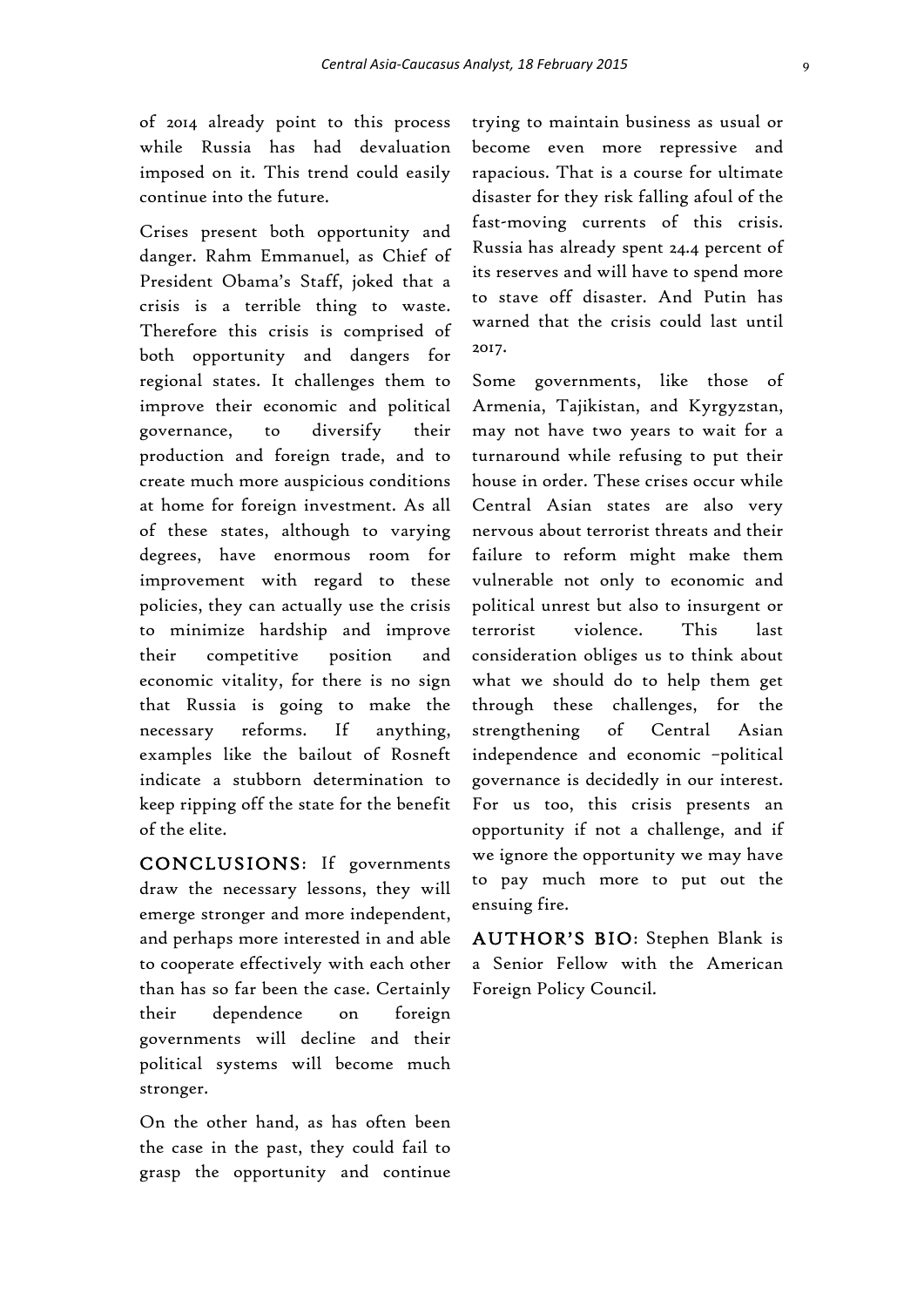# DAGESTAN'S JIHADISTS AND HARAM TARGETING

Emil Souleimanov

The recent attacks in Paris against the studio of satirical journal Charlie Hebdo, known for its caricatures of Muhammad, have sparked heated debates in Dagestan. While Dagestanis have primarily focused on evaluating the implications of this single case of lethal violence, their debates have unfolded against the background of increasingly frequent attacks carried out by members of local jihadi groups – jamaats – against targets deemed anti-Islamic according to Salafi dogma.

BACKGROUND: In mid-May 2010, jamaat Shariat, the largest and oldest jihadi group in Dagestan, disseminated leaflets across the republic declaring war on fellow countrymen involved in "seeding spoiled morals and multiplying sins." The jihadi group warned all those concerned – the owners and employees of liquor stores, casinos, and saunas (in fact, brothels) – that "we will set fire to your brothels, blow places where you do haram, destroy your properties and shoot on your stores and casinos, blow up and shoot your saunas, where adultery is practiced." Since then, five men have been killed by jihadi groups in around 37 attacks against such anti-Islamic targets across Dagestan, leaving dozens injured. Similar jihadist attacks against liquor stores, casinos, and saunas have periodically occurred in other parts of the North Caucasus, as well.

In their infamous 2010 leaflets and later statements, the jihadists have frequently used the word haram to refer to practices deemed unlawful and forbidden according to Islamic and Salafi dogma. While Islamic tradition outlaws, among other things, prostitution, adultery, premarital sex,

gambling, alcohol and pork consumption, as well as any food incompatible with Islamic dietary rules; Salafi dogma also adds to the category of haram tobacco consumption, music, dancing, and singing.

Since the beginning of the concentrated targeting of haram businesses in Dagestan, the local society has been ambivalent on the matter. On the one hand, traditionalist Dagestanis – who still form a majority of Dagestan's population – have long been opposed to what many refer to as the spread of "spoiled morals," an eclectic phenomenon comprising, among other things, homosexuality, "frivolous behavior of women," a lack of proper respect for the elderly, gambling, alcoholism, drug addiction, disrespectful and ill-mannered behavior, and the like. The dissolution of the Soviet Union exposed Dagestan to outside influences, while the remnants of patriarchal society – clan organization, customary law, and so on – faded away. The modernization and urbanization that had gained momentum in Dagestan since the post-World War II period accelerated these processes dramatically in the 1990s.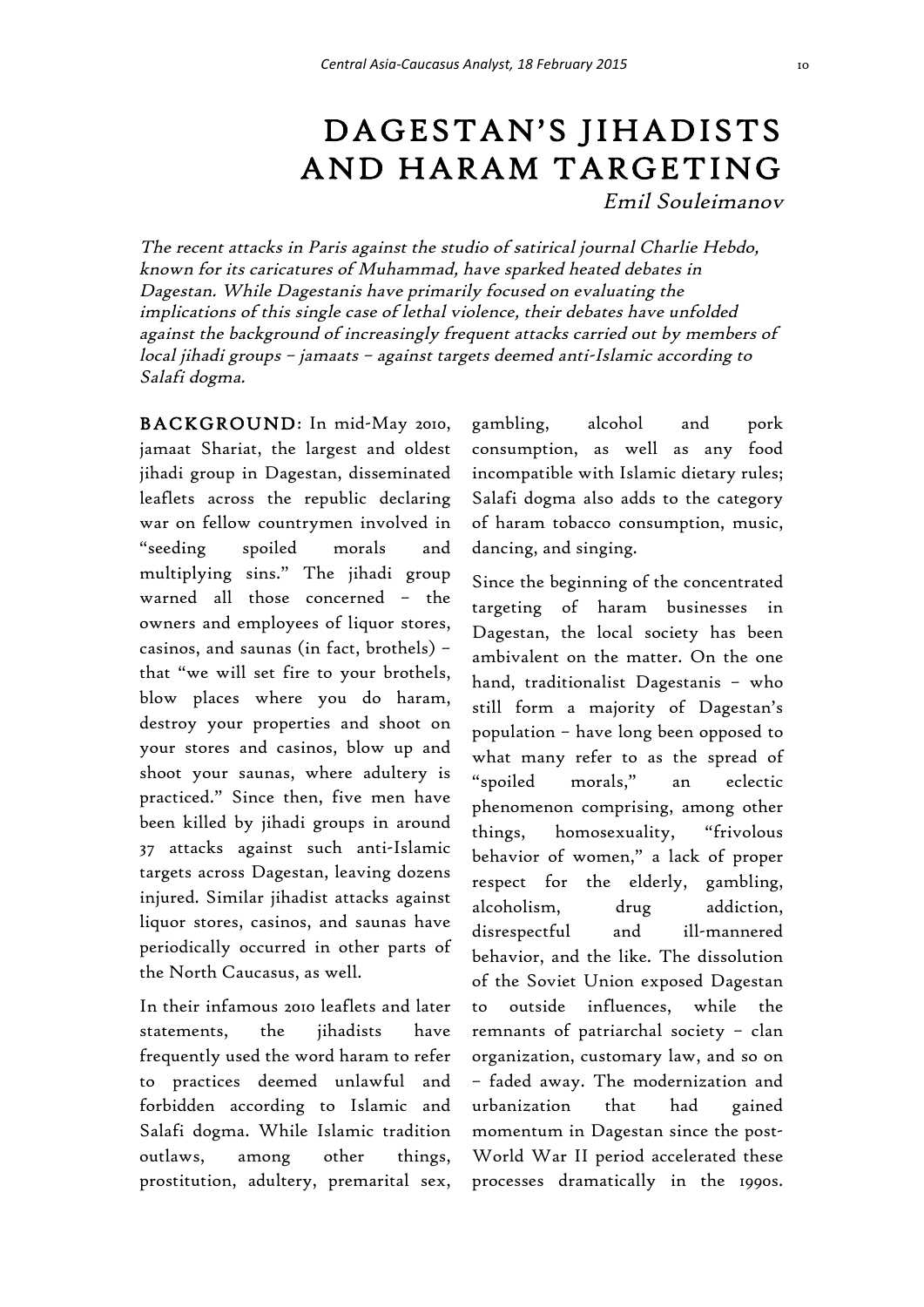These developments, coupled with immense economic decline, brought about female emancipation, but also increases in alcoholism, gambling, and drug addiction particularly in the younger generations. Yet a considerable share of the local population rediscovered Islam, calling for the reintroduction in Dagestani society of values and practices deemed Islamic, deeply rooted, and thus intrinsic to the local society.



(Source: Wikimedia Commons)

IMPLICATIONS: These opposing developments have turned Dagestan into a society of extremes, where deep religiosity – at least on the surface – has gone hand in hand with elements of (post-)modern culture. Intriguingly, most Dagestanis – both pious and secular – have found a compromise between Islam and modernity, exemplified by their attitude to social conservatism. Nowadays, even many secular Dagestanis tend to display skeptical attitudes towards "spoiled morals" and positive attitudes towards religion, a hallmark of Dagestani identity. Likewise, both Salafi and non-Salafi minded believers appear to coalesce with secular Dagestanis over the "spoiled morals" as a menace to the very notion of what is means to be Dagestani or, as many have referred to it in the republic, to the highlanders' honor (gorskaya chest).

Therefore, the principal question has not been whether most Dagestanis share the critical stance of the local jihadi groups towards liquor stores, casinos, and brothels, but whether they approve of the violence carried out against such groups. While statistical data is missing on this controversial issue, discussions with dozens of Dagestanis reveal that a considerable portion of the local population approve of non-lethal violence against anti-Islamic objects. For them, against the backdrop of local authorities being either unwilling or incapable of combating alcoholism, prostitution, and gambling, the use of violence – or the threat thereof – against such businesses is the only available option to halt the spread of "spoiled morals" in Dagestani society. Indeed, given the existence of infamously corrupt law enforcement in the republic, reportedly involved in "taxing" or sheltering such businesses, jihadists appear to be doing the job of imposing fear in current and prospective "sinners." Yet, with the exception of hard core Salafis, most Dagestanis appear to disapprove of the use of lethal violence against such targets.

The local jihadi groups seem to be taking the expectations of the local population seriously. Since May 2010, around 460 law enforcement officers and federal troops have been killed in the republic in hundreds of assassinations and diversionary operations, in comparison to five victims of haram-centered targeting. In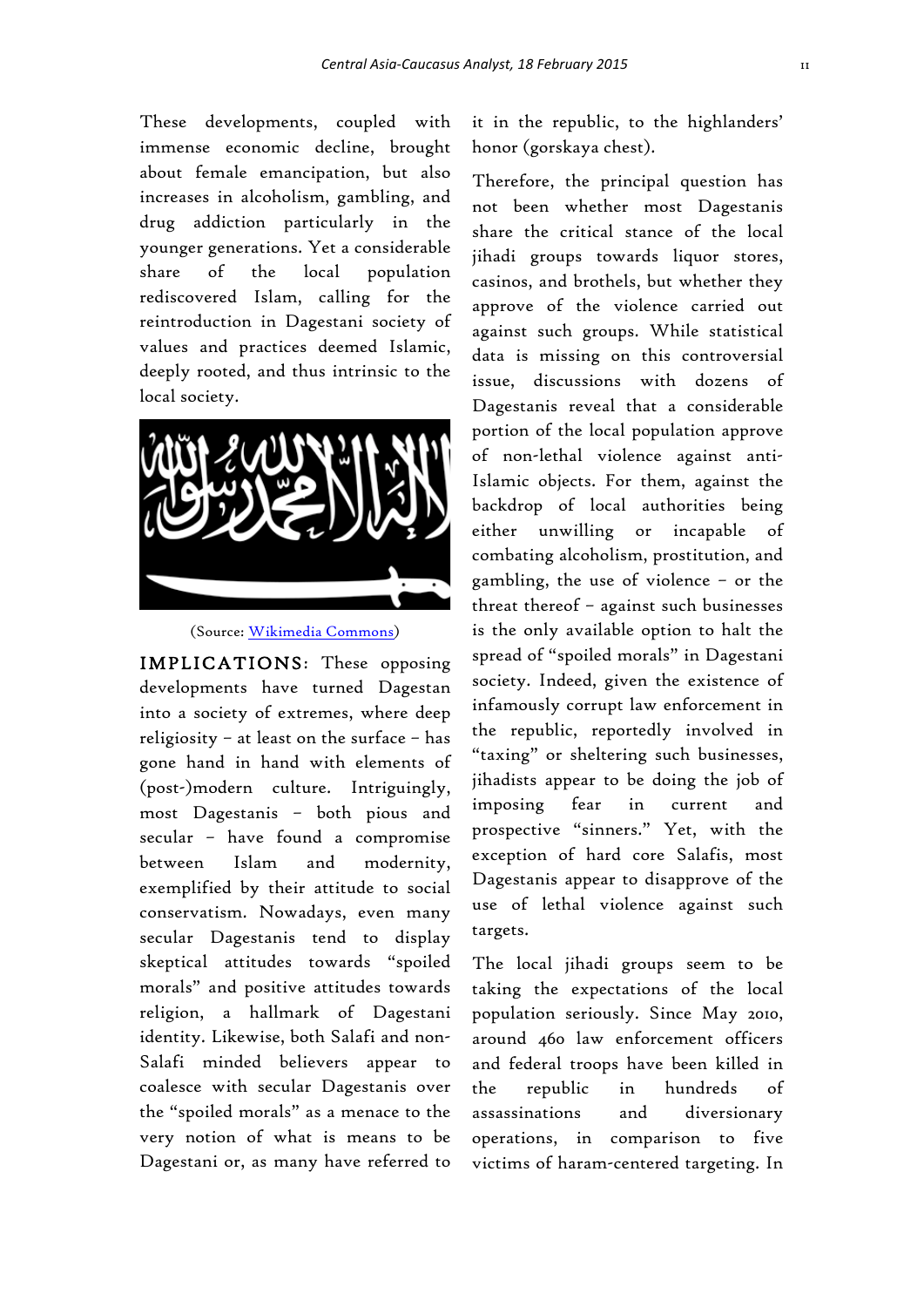contrast to other areas of jihadi-led violence against haram targets, these numbers are surprisingly low. For instance, in a one-day operation carried out across the country on December 7, 2013, Iraqi jihadists targeted liquor stores across the country, killing 15 people. Similarly, on July 14 2014, Iraqi jihadists targeted a brothel in Baghdad, killing 34 people. In the city of Bauchi, Nigerian Boko Haram-affiliated jihadists targeted a brothel on June 28, 2014, killing ten people. Similarly high numbers of casualties inflicted upon haram objects have been a hallmark of Afghanistan-based Taliban.

CONCLUSIONS: The low casualties of haram-centered violence in Dagestan may be explained by a number of factors. First and foremost, unlike jihadi groups operating in other parts of the world, Dagestani jihadists, a predominantly urban guerilla movement, have been vitally dependent on the support from among the local population, which has provided the jihadists with shelter, intelligence, financing, and material supplies. Carrying out highly lethal attacks on civilians in the republic would dramatically shake the level of support emanating from the local population, endangering their cause. This may also explain why Dagestani jihadists, unlike their counterparts in other the areas affected by jihadist violence, have focused on alcoholism, prostitution, and gambling – the less controversial targets according to Dagestani public opinion – while avoiding targeting schools with mixed sex education, sites of popular resort, and other essentially haram objects.

Secondly, unlike jihadist groups operating in Iraq, Afghanistan, and elsewhere in the Islamic world, Dagestani local jihadists appear to have focused not on punishing, but rather "re-educating" the local population. In fact, many members of Dagestan's Salafi community have told this author that following seven decades of stateimposed atheism, the local society is still not ready for the imposition of Islamic law, the ultimate goal of Salafis. Hence, the local population first needs to be re-Islamized, and deeply rooted societal diseases need to be eradicated, for which a generation or two of active efforts are needed. Against this background, many Salafis and (former) jihadists refer to ordinary Dagestanis as their potential allies, not current enemies, expressing concerns over acts that would antagonize them from the right cause. While this points to Dagestani jihadists as essentially rational actors, these assumptions may not hold for other areas of jihadist violence, where the "sinners" are considered enemies and as such are seen as an adequate target of divine punishment.

AUTHOR'S BIO: Emil Aslan Souleimanov is Associate Professor with the Department of Russian and East European Studies, Charles University in Prague, Czech Republic. He is the author of Individual Disengagement of Avengers, Nationalists, and Jihadists, co-authored with Huseyn Aliyev (Palgrave Macmillan, 2014), Understanding Ethnopolitical Conflict: Karabakh, Abkhazia, and South Ossetia Wars Reconsidered (Palgrave Macmillan,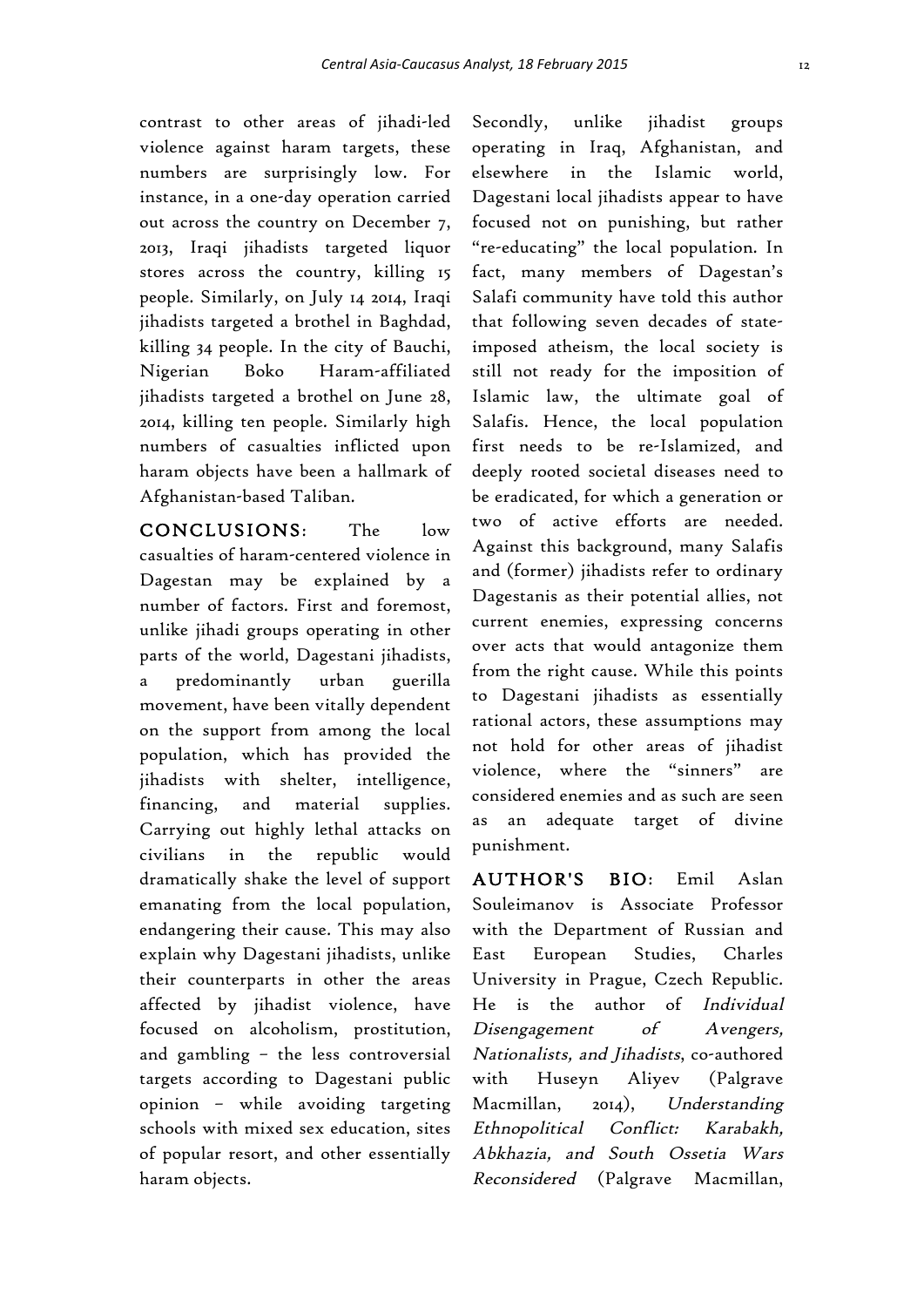2013), and An Endless War: The Russian-Chechen Conflict in Perspective (Peter Lang, 2007).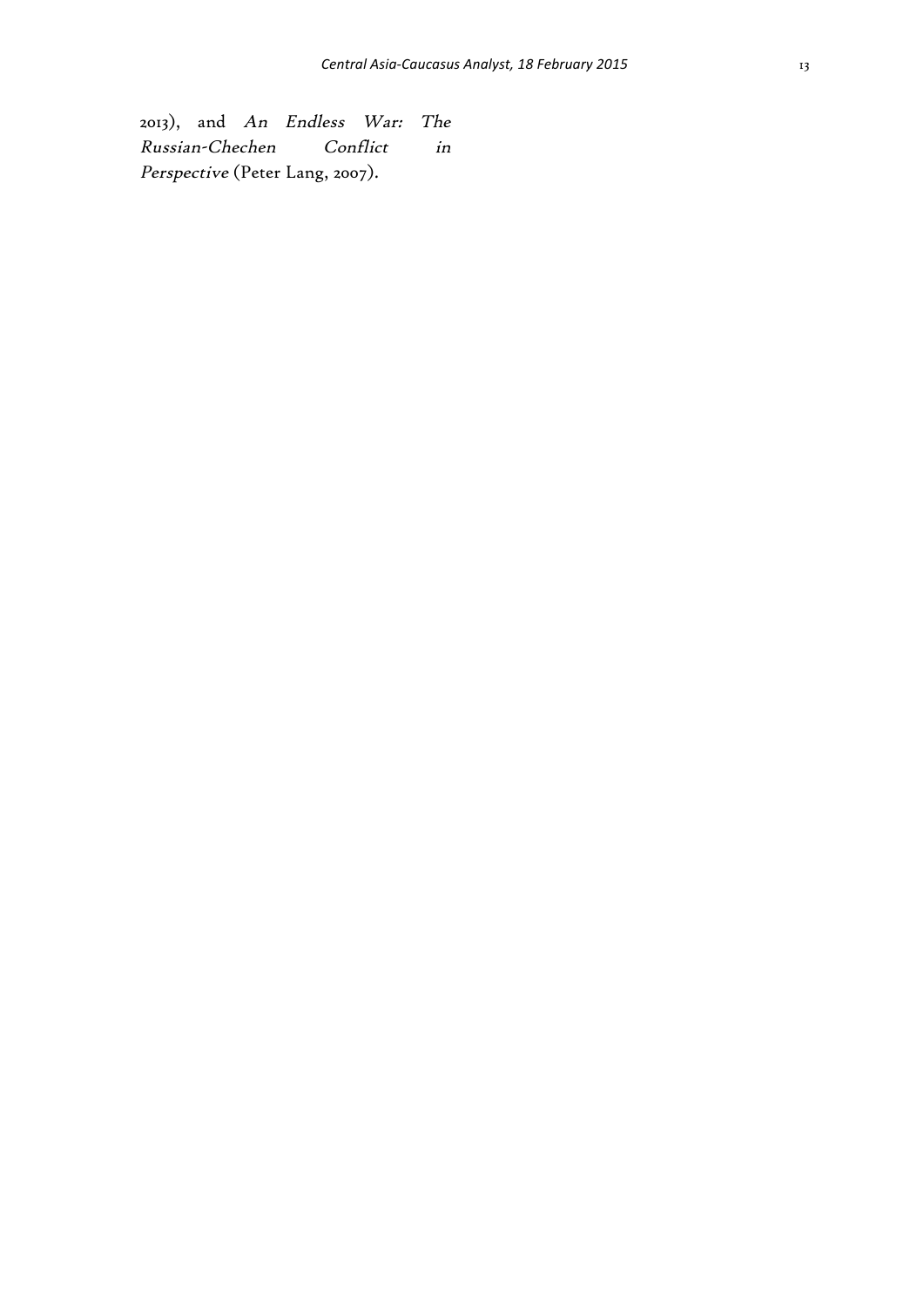# AZERBAIJAN INVESTS IN UPGRADING ITS TRANSPORT INFRASTRUCTURE John C.K. Daly

The Caucasian post-Soviet nations, led by oil-rich Azerbaijan, are expanding their rail, road and air networks to attract rising Eurasian trade. Speaking at Davos, Georgia's Prime Minister Irakli Gharibashvili underlined the importance of the joint projects being implemented with Turkey and Azerbaijan, particularly the just opened Baku-Tbilisi-Kars (BTK) railway. Gharibashvili told his audience, "Once operational, it will reduce the period for shipment from China to European markets by more than half and shorten the distance by almost 7,500 km." Given its energy revenues, Azerbaijan is the driving force behind these changes.

BACKGROUND: Last year Azerbaijan's President Ilham Aliyev, addressing a meeting of the Cabinet of Ministers told them, "The construction of a marine trade port and the construction of the Baku-Tbilisi-Kars railway are closely related issues. We must expand these corridors. The North-South and East-West corridors run through Azerbaijan. The transport infrastructure that has been and is being created in Azerbaijan will serve both our country and neighbors." Expanding on the theme of integrating Azerbaijan into new patterns of East-West trade, Aliyev told the "Baku-Tbilisi-Karsrailwayline: new opportunities in the development of the SilkRoad" conference, held on October 16, 2014,in Baku, "Thisrailwayis effective from an economic point of view; stable, secure and fully compliant with environmental standards. It marks the beginning of a new stage in the transport development. Thisrailwayline will expand Azerbaijan's multi-modal transportation opportunities and ensure the growth of passenger and freight

transportation." Cementing its position as the Caucasus' most important transport node,Azerbaijan has over the past decade built 6,835 miles of new roads, about 300 bridges and has reconstructed all its main roads connecting the country with Georgia, Russia and Iran.

On January 26 during the conference "The use of new technologies and innovations in the construction and reconstruction of road infrastructure",Azerbaijani Transport Minister Ziya Mammadov told his audience that in 2014 alone, Azerbaijan invested US\$ 2.5 billion in its transportationsector and thatout of the total, US\$ 1.9 billion was being spent on the development of road and transport infrastructure. According to Mammadov, over the past 10 years, the volume of cargo moved by the Azerbaijani transport sector increased by 5.7 percent, passenger use grew by 3.7 percent, and transit cargoes increased by 3.4 percent.

### According

toAzerbaijaniRailwaysCJSC (ADY)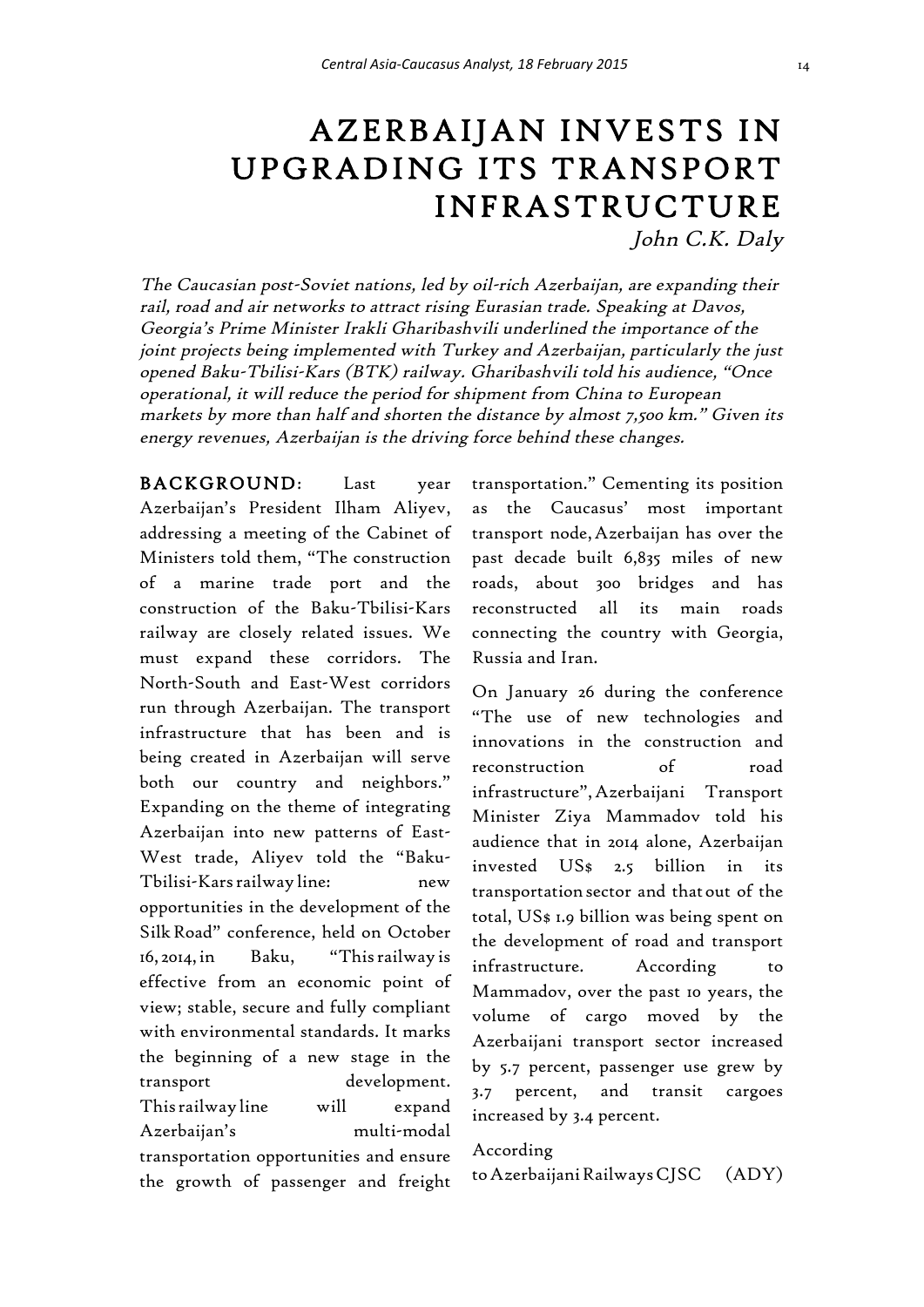head Arif Asgarov, between January and November 2014, ADY transported 19.9 million metric tons of cargo, of which roughly 5.9 million metric tons was domestic freight transportation and 3.8 million metric tons was export cargo transportation. ADY main rail lines total 1,800 miles, of which 500 miles aredouble tracked. Approximately 60 percent of ADY rail lines are electrified.



(Source: Wikimedia Commons)

Azerbaijan is also upgrading its maritime infrastructure. The state of the art new Baku International Sea Trade Port ferry terminal in Alat, 40 miles south of Baku, has begun operations, while the Baku SeaPorthas begun upgrades which will be ready for commissioning later this year. Baku SeaPort's cargo transportation capacity will be gradually increased to 25 million metric tons and one million containers per year.

The implications of these initiatives extend beyond Azerbaijan's borders; as the sole petro-state in the Caucasus, it has the money both to borrow and to finance these projects.The Azerbaijani manat remains the most stable currency in the CIS and Eastern Europe. Last year, while European currencies, including the euro, weakened against the growing dollar, only Azerbaijan

prevented devaluation of its currency, with the manat even strengthening against the US\$ by 0.01 percent.

IMPLICATIONS: Other Caspian nations are increasingly interested in using Azerbaijan as a transit corridor. In November 2013, anagreement creating a coordinating committee to develop a Trans-Caspian International Transport Route (TITR) was signed by Kazakh, Georgian and Azerbaijani representatives during the 2nd International Transport and Logistics Business Forum "New Silk Road."On January 19, the working group of the TITR Coordination Committee met in Astana to review progress. In a measure of the importance attached to the development of the TITR the meeting, chaired by Kazakhstan's national railway company Kazakhstan Temir Zholy President Askar Mamin, was attended by delegations from the railway companies of Kazakhstan, Azerbaijan, Georgia, and Turkey, the directors of Aktau, Baku, and Batumi sea ports, and a delegation from the Azerbaijan Caspian Shipping Company. Topics reviewed during the meeting included fixing competitive tariffs for cargo shipment and the formulation of a comprehensive tariff rate for container trains along the TITR. The delegations agreed to organize later in the year container shipments along the China-Kazakhstan-Azerbaijan-Georgia-

Turkey railway route by utilizing Kazakhstan's new Zhezkazgan-Beineu rail line to Aktau port in conjunction with the BTK rail line. Participants predict that TITR in its initial operations will be able to transport up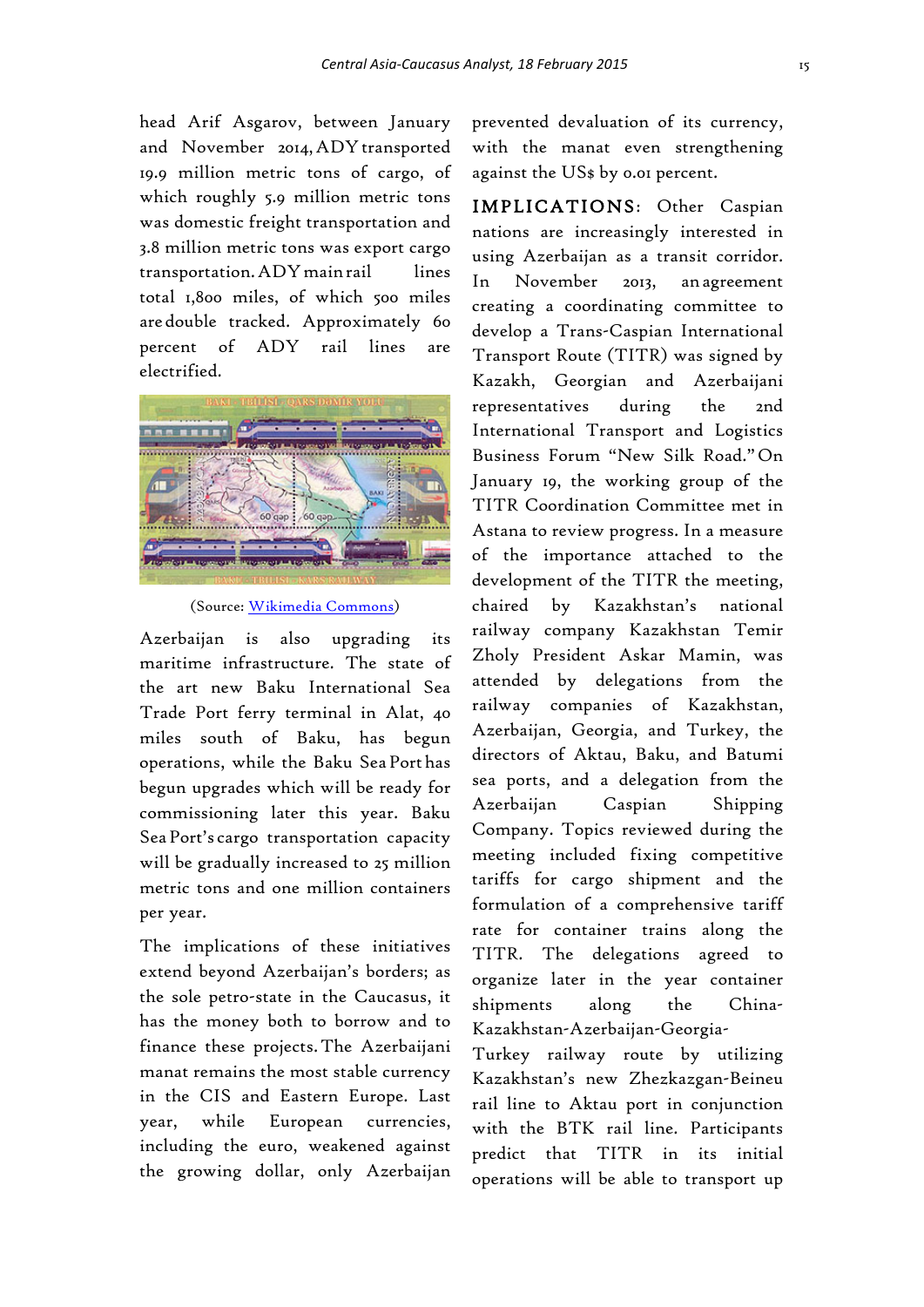to 5.5 million tons of cargo annually, rising to 13.5 million tons per year by 2020.

Kazakhstan is interested in Azerbaijan's transport potential. In 2013 Kazakhstan transported approximately 3.5 million tons of oil, the majority of it via railway. Once the development of Kazakhstan's Caspian Kashagan offshore field is resumed by mid-2016, the transportation of Kazakh oil throughAzerbaijanwill increase. Since Kazakhstan has its own terminal in Azerbaijan's Batumi Black Seaport, it will need to transport oil throughAzerbaijanin order to load the terminal.

Azerbaijan is seeking outside funding for some of its transport initiatives. Azerbaijan's Transport Ministry and the Asian Development Bank (ADB) are working on a project for creating a high-speedrailwaybetween Baku and Sumgait. AzerbaijaniRailways stated thatthe project will include reconstruction of nearly 30 miles of the railroadtrack bed, renewal and modernization of the power supply and signaling systems and the purchase of 10 passenger cars. The ADB plans to allocate US\$ 752 million by 2018 for implementing transport, energy and water infrastructure projects inAzerbaijan, with 46.5 percent of the funds financing roadprojects. Since 1999 the  $ADB$  has allocated US\$ 1.7 billion in projects in Azerbaijan.

Another transport initiative in which Azerbaijan plays an integral part is the 4,500 mile-long "North-South" international transport corridor, stretching from St. Petersburg to

Mumbai. The North-South corridor was created to transit cargo from India, Iran and other Persian Gulf countries northwards through Russia via the Caspian before proceeding to Europe.

Russia has expressed interest in the "North-South" corridor. On September 29, speaking at the fourth Caspian Summit in Astrakhan, Russian President Vladimir Putin said, "Priority is given here to the North-South corridor that would link Western and Northwestern Europe to South Asia through Russia, the Caspian basin and Iran," adding that Azerbaijan, Russia, Kazakhstan, Turkmenistan and Iran were discussing the possibility of setting up a five-party body to promote transportation projects.

Russia is not the sole great power interested in Caucasian transportation. Last year the U.S. stated its intention to use both ADY and the BTK railways for logistical operations supporting the International Security Assistance Force (ISAF) presence in Afghanistan, along the "Caucasian corridor" it established with Azerbaijan for this purpose.

Azerbaijan is also upgrading its facilities to become a major Eurasian air hub. A new passenger terminal has opened at Heydar Aliyev International Airport(GYD),located 12 miles northeast of Baku, the busiest airport in Azerbaijan and the Caucasus, and home of the national flag carrier Azerbaijan Airlines. Heydar Aliyev International Airport currently handles approximately 1 million passengers a year. Described as "a new door to the Caucasus," with a total area 65,000 square meters, the new terminal is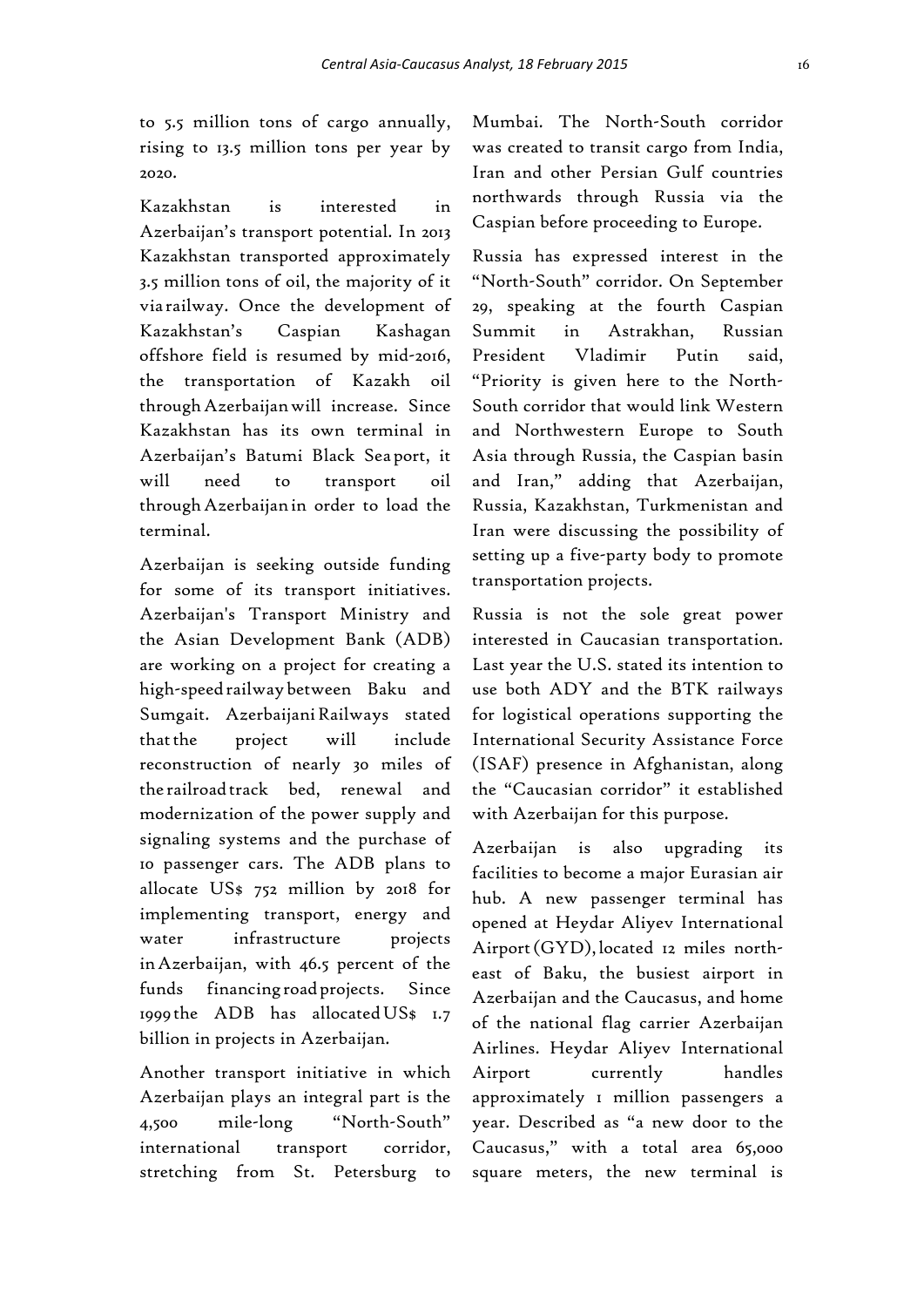capable of transiting 6 million passengers annually.Azerbaijan's aerial network is already extensive, with more than 35 international routes worldwide.

CONCLUSIONS: Azerbaijan's determination to upgrade its rail, maritime, road and air networks mark it as the major Caucasian participant in the growing north-south and east-west Eurasian transit trade. These efforts are not free from political pressures, as Russia's interest in north-south routes does not parallel U.S. interest in eastwest routes, to say nothing of Chinese and Iranian interest in using Azerbaijan to export their goods to Europe. In such a fluid environment, it will require considerable Azerbaijani diplomatic skill to maintain focus on its own transit agenda as its highest priority and avoid "taking sides."

AUTHOR'S BIO: Dr. John C.K. Daly is a non-resident senior scholar at the Central Asia-Caucasus institute and is writing a study of the emergence of a new "Iron Silk Road" of Eurasian rail networks.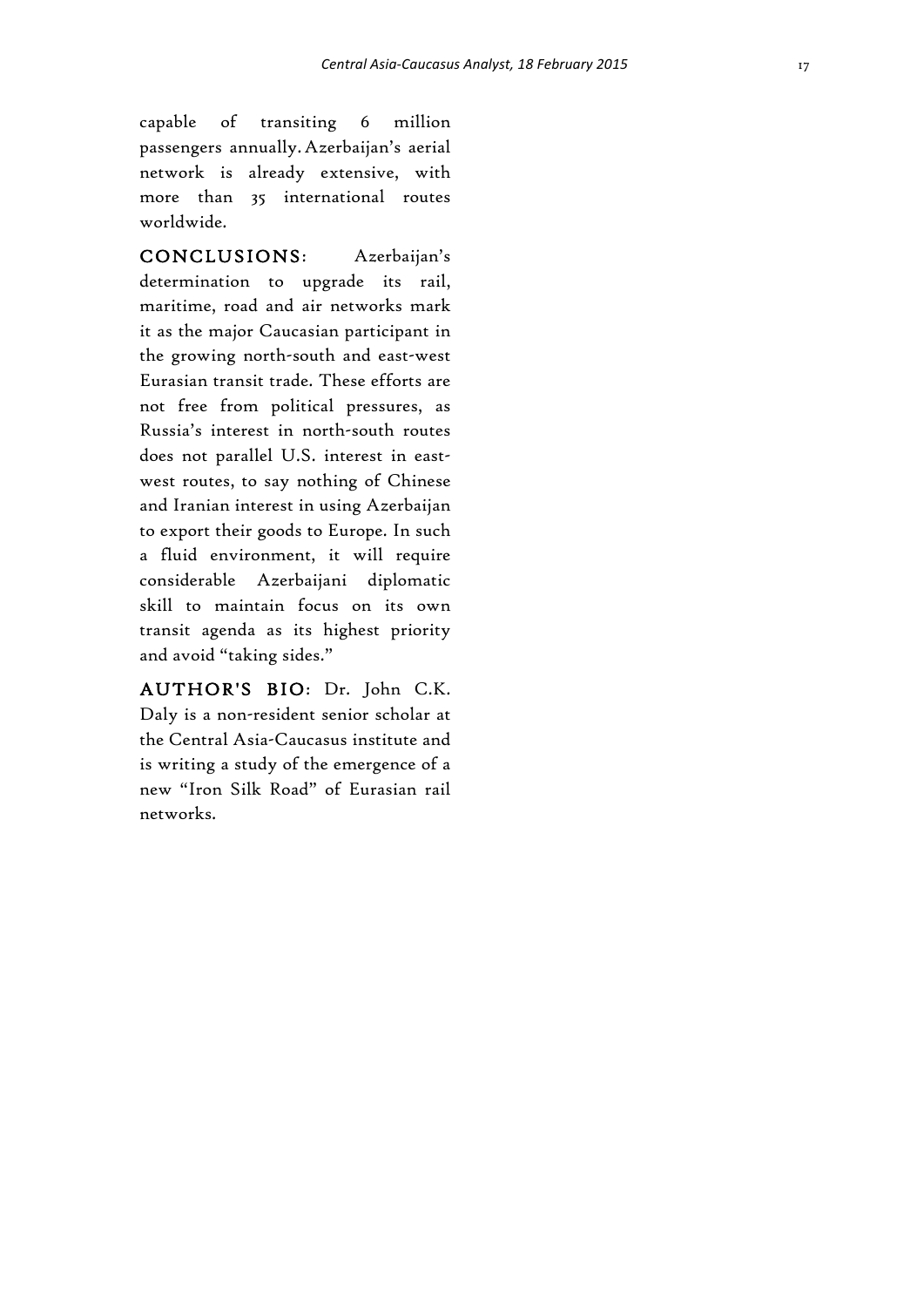### ARMENIAN PRESIDENT REJECTS TURKISH INVITATION TO ATTEND GALLIPOLI ANNIVERSARY Erik Davtyan

On January 16, Armenia's President Serzh Sargsyan rejected his Turkish counterpart Recep Tayyip Erdogan's invitation to take part in the events commemorating the centenary of the Battle of Gallipoli. Earlier this month, Erdogan sent out invitation letters to 102 heads of state to attend the events. Every year, Turkey celebrates March 18 as the anniversary of the Gallipoli victory over the Allies, but this year Turkish authorities decided to celebrate it on April 24 when Armenians all over the world will commemorate the Centennial of the Armenian Genocide. Therefore, President Sargsyan in his response stressed that the invitation serves "a simple-minded goal to distract the attention of the international community from the events dedicated to the centennial of the Armenian Genocide<sup>"</sup>

Armenia's president underlined that "it is not a common practice for Armenians to be hosted by the invitees, without receiving a response to our invitation." This response was stipulated by the fact that Erdogan had not answered Sargsyan's official invitation to commemorate the Centennial of the Genocide this year in Yerevan. During his visit to Ankara in August, 2014, Armenia's Minister of Foreign Affairs Edward Nalbandian had handed Sargsyan's invitation to Erdogan, but no answer has been received till now. During the next two

weeks, Sargsyan's response to the invitation provoked some criticism in Turkey. On January 31, Ibrahim Kalın, a spokesperson of the Turkish president, said that "it is impossible to admit remarks by Sargsyan aiming at the Turkish president's invitation to Armenia, which are against diplomatic practices." The same opinion was shared by Turkey's Ministry of Foreign Affairs.

During the 15th meeting of the Armenia-EU Cooperation Council in Brussels, Foreign Minister Nalbandian reaffirmed Sargsyan's position, adding that it is inappropriate to organize such an event in Turkey on April 24 and that it is unbelievable that anybody can perceive this as a proper step. Nevertheless, the idea to commemorate the battle was welcomed by Azerbaijan's President Ilham Aliyev. During his visit to Turkey, Aliyev said that "the choice of the date was very important."

Erdogan's invitation was unanimously criticized in Armenia. The head of the Institute of Oriental Studies of the Armenian National Academy of Sciences, turkologist Ruben Safrastyan believes that this step aims at undermining Armenia's initiative to invite heads of states to Yerevan on April 24. According to the expert, the Turkish President wants to draw the international community's attention to the Gallipoli victory, rather than the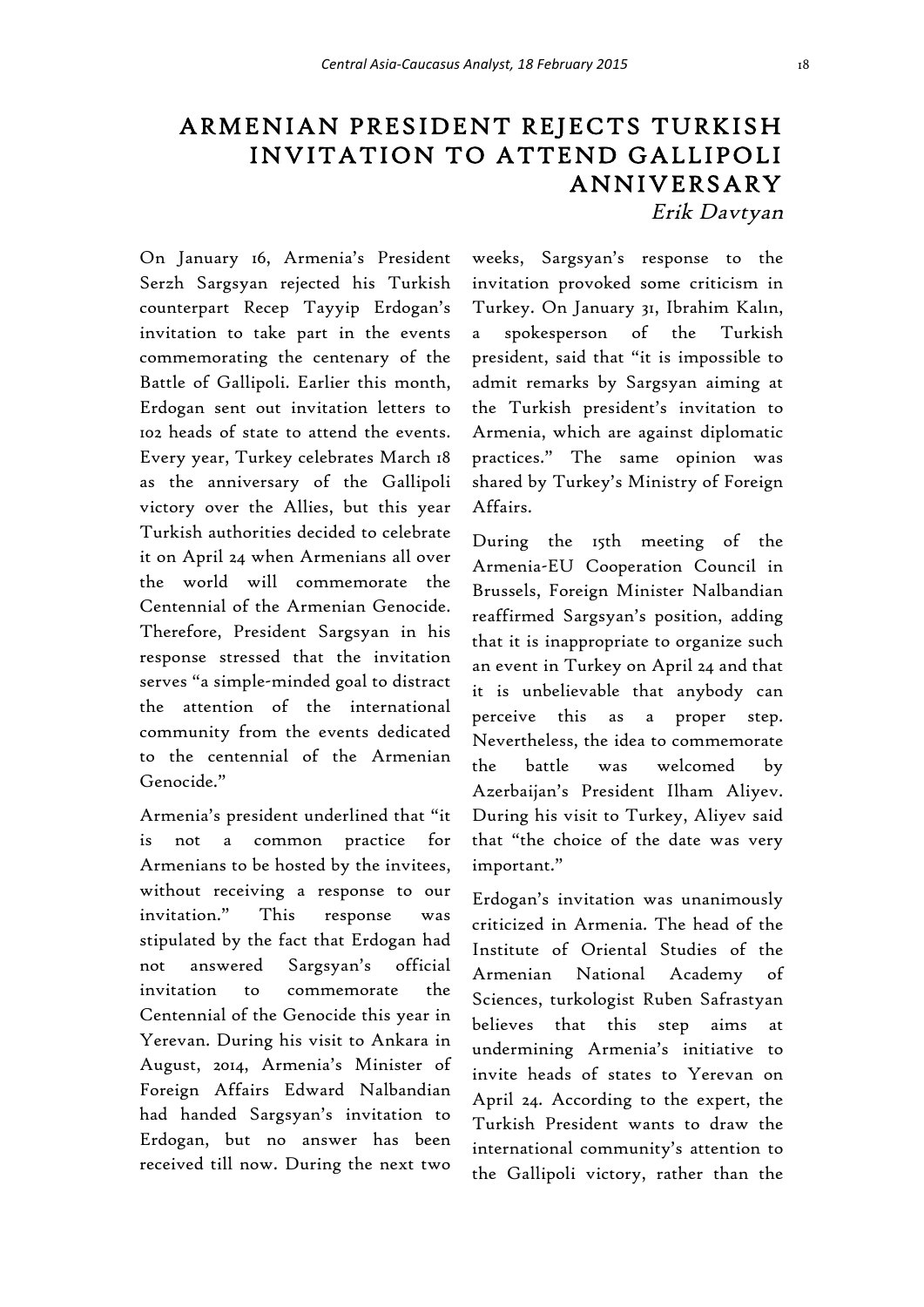Armenian Genocide. The same view was shared by another turkologist, Ruben Melkonyan. In his interview to Armlur.am, he qualified Erdogan's step as a falsification of history and a counter step against the events dedicated to the Centennial of the Armenian Genocide. Shortly after Erdogan's statement, the Coordination Council of Armenian Organizations of France made a respective statement, qualifying the step as a part of the Turkish policy of denial, aimed at diminishing the international resonance of the Centennial events in Yerevan.

Erdogan's invitation was not the last message issued to Armenia. On January 20, Turkish Prime Minister Ahmed Davutoglu made a statement on the commemoration of the 8th anniversary of the assassination of Armenian journalist Hrant Dink. He hoped that Armenia and Turkey will begin addressing "the great trauma that froze time in 1915" and underlined that "Turkey has transcended this critical threshold and relinquished the generalizations and stereotypical assertions of the past." Davutoglu ensured that the parties will manage to give "the due recognition to the Armenian cultural heritage in Turkey" and expressed hope that the two nations will be able to contribute to a new beginning, demonstrate the wisdom to understand each other and contemplate a future together.

This step by the Turkish authorities provoked a second wave of complaints in Armenia. In an interview to Armenpress news agency, turkologist Hakob Chakryan said that Davutoglu had previously used this approach many times, however this one was, in fact, stipulated by internal criticism in Turkey. Some experts, especially Safrastyan, qualified the statement as "the continuation of the official policy of Turkey regarding the Armenian Genocide." On this occasion, the Chair of the Standing Committee on Foreign Relations of the National Assembly of Armenia, Artak Zakaryan, blamed Turkey for continuing a policy of denial regarding the Genocide and mentioned that unlike Davutoglu's statement, the first attempts to initiate the signing of an agreement were always carried out only by Armenia. Zakaryan believes that Turkey is not ready to bolster the mutual trust, to break the stereotypes and to hold a dialogue with Armenia.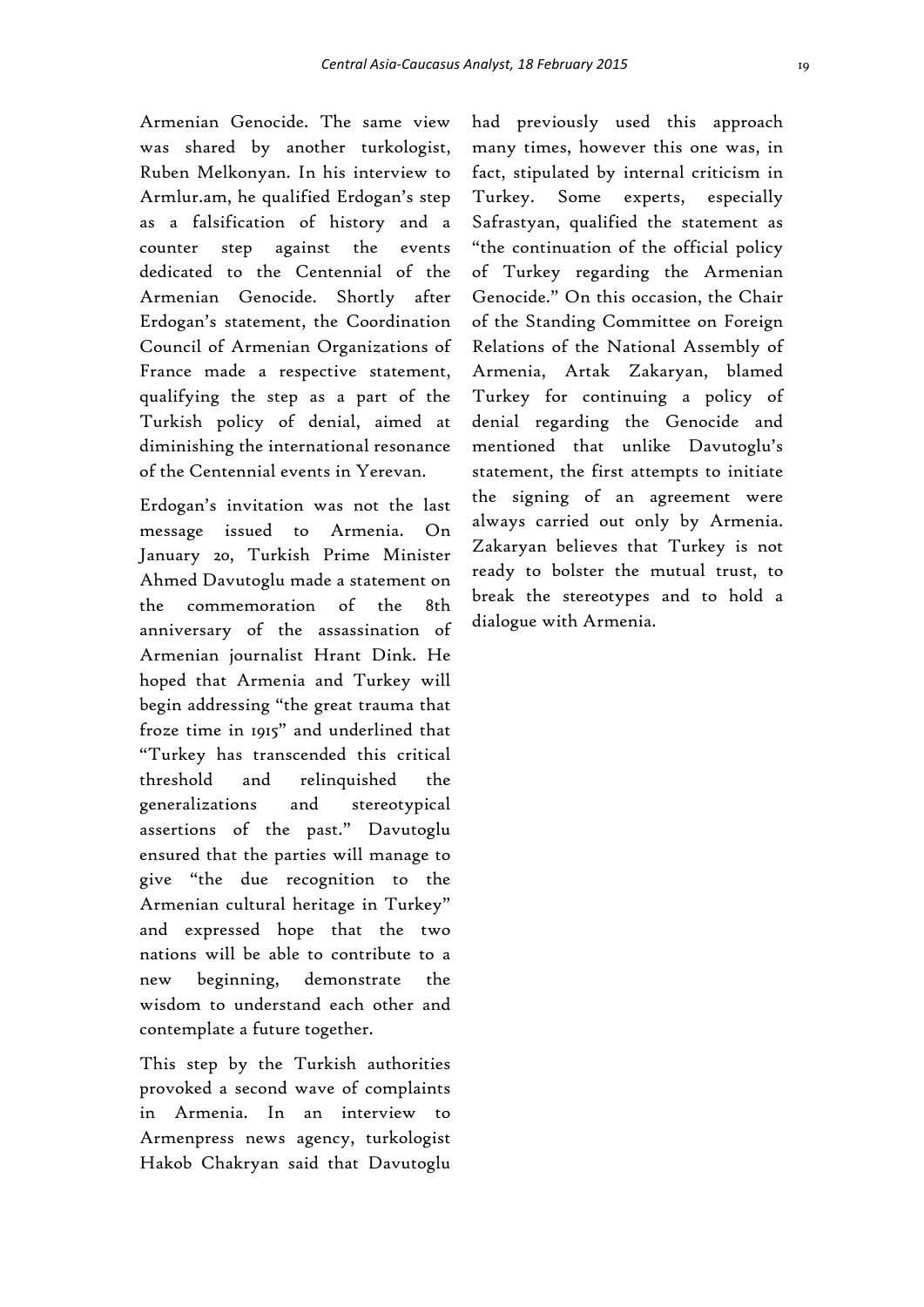### POLICE ARRESTED FOR OLD MURDER CASE IN GEORGIA Eka Janashia

On February 4, Tbilisi City Court ordered pre-trail detention for eleven former and incumbent police officers in connection with the death of two young men in the so called "tennis court special operation" taking place in 2006.

According to the then-official version, spread by the Ministry of Internal Affairs (MIA), on May 2, 2006, Zurab Vazagashvili, Aleksandre Khubulov and Bondo Puturidze were on their way to commit armed robbery in a Tbilisi district and the police prevented the crime through a special operation. When law enforcement officers tried to stop the suspects' car nearby a tennis court in downtown Tbilisi, the suspects opened fire, which was returned by the police officers. Vazagashvili and Khubulov were shot dead whereas Puturidze was wounded.

The Public Defender's Office commissioned an alternative ballistic investigation, detecting that no shots were fired from the car. Nevertheless, in 2007 the case was closed. Zurab's father, Yuri Vazagashvili has accused the authorities of fabricating evidence to clear the offenders. The case was even brought to the Strasbourg-based European Court of Human Rights.

After coming to power in 2012, Georgian Dream (GD) coalition reopened the investigation into the Vazagashvili case though could not reach any tangible results. Yuri Vazagashvili then asked former Prime Minister Bidzina Ivanishvili to help in

dismissing the suspected officials who were still working in law enforcement.

In a recent interview to newspaper Kviris Palitra, Vazagashvili criticized the lack of government efforts to determine the truth and accused the then interior minister Alexander Tchikaidze of protecting the culprits. On the next day, Vazagashvili was killed in an explosion at the grave of his son in the village of Karapila located near the South Ossetian conflict zone.

The murder gave rise to widespread speculation regarding the links between the explosion and Vazagashvili's continued efforts to penalize his son's murderers. PM Irakli Gharibashvili said the incident "shocked" him and urged the law enforcement agencies to investigate the case immediately, and to complete the investigation of the 2006 special operation "in the shortest period of time." Almost immediately, Interior Minister Tchikaidze resigned. Tchikaidze's written statement reads, "Though Yuri Vazagashvili's allegations are far from reality, I feel the moral responsibility to quit the post."

In two weeks, the Prosecutor's office (PO) indicted Irakli Pirtskhalava, former deputy head of the Criminal Police Department, for the premeditated murder of Khubulov. The prosecutor's motion states that Khubulov tipped off police regarding Pirtskhalava's brother, Levan, drugrelated crimes resulting in his arrest in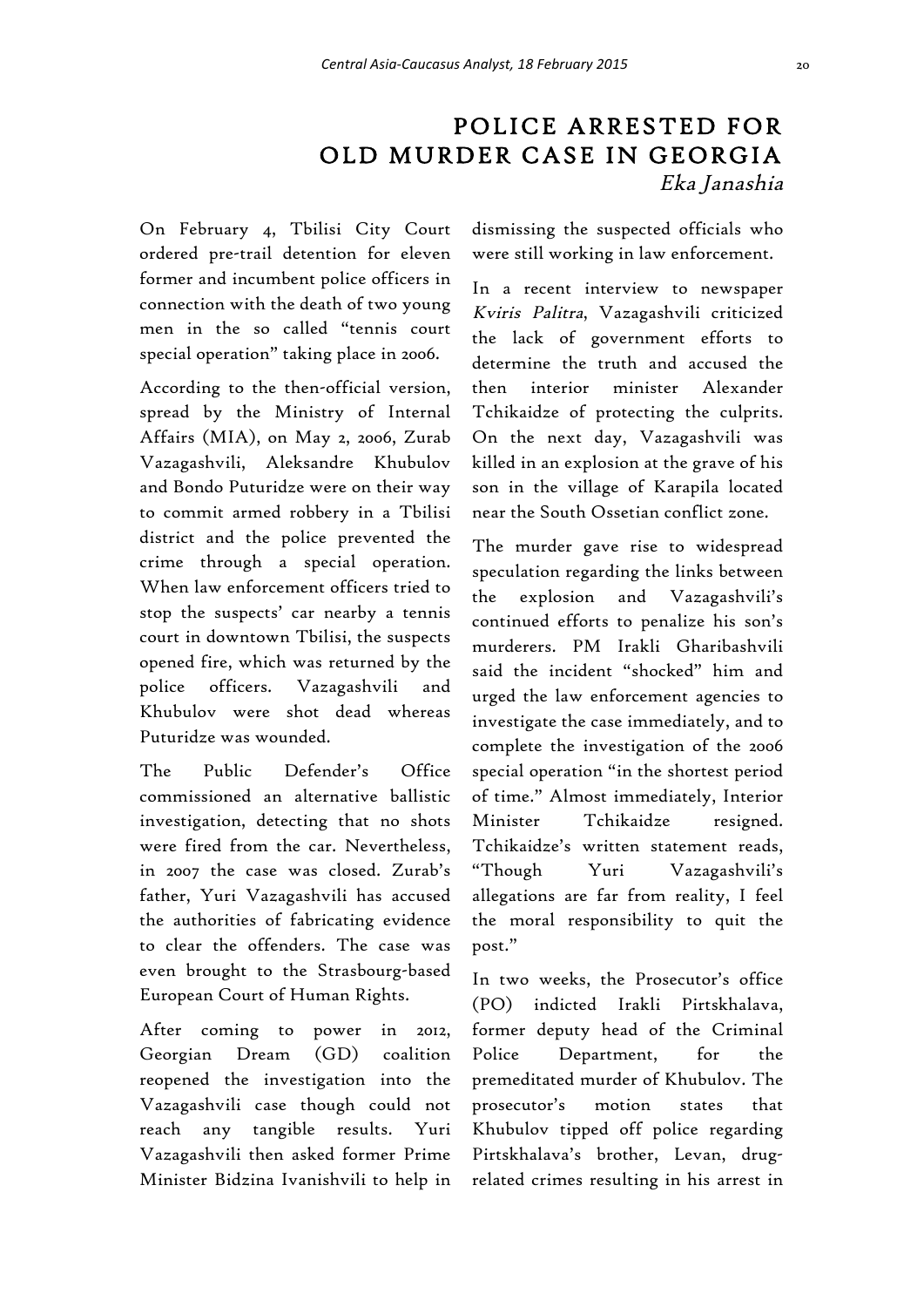April, 2006. Pirtskhalava then decided to take revenge on Khubulov, plotting a special operation by inventing the false story of a robbery, resulting in the shooting of Khubulov and Vazagashvili. By eliminating the witnesses, Pirtskhalava was able to avenge his brother while keeping his "official influence and reputation," the PO's motion said. The Tbilisi City Court rejected the defense lawyer's petitions to release the former and active detained officers on bail.

On February 8, Gia Sosanashvili, another policeman and allegedly a friend of Pirtskhalava, was detained as a suspect of Yuri Vazagashvili's murder. According to PO, he was identified through a DNA sample detected on part of a hand grenade that went off at the grave. The PO said that Sosanashvili installed the explosive device while someone else gave the order. The detained policeman denies guilt. His lawyer said that at the moment of the explosion, Sosanashvili was at a public place and that dozens of witnesses can prove it.

The recent developments taking place in about two weeks had an immense resonance among the public. From the very beginning, the "tennis court special operation" involved inconsistencies and controversies but the investigation has focused only on the possible use of excessive force by the police. The PO's new charges, however, turned previous findings upside down and raised several additional questions. For example, how the deputy head of the department was able to mastermind a murder of this

scale and involve so many subordinates in it. Moreover, if Pirtskhalava aimed to liquidate witnesses, why did Puturidze survive?

Another striking feature is the timing of the crimes' resolution. After the investigation was idle for two years, the PO was able to solve both cases in two weeks, while other baffling murders occurring during the GD's term in power remain unsolved. Most significantly, the assassination of the politician and media tycoon Erosi Kitsmarishvili and the murder of 10 month-old baby-girl Barbare Raphaliants, who was allegedly killed for political reasons.

GD supporters have welcomed the PO's move, labeling it a "restoration of justice" – one of the prominent preelection promises of the coalition. Others suspect political motives behind the events and perceive them as an attempt by the government to divert public attention from simmering social discontent.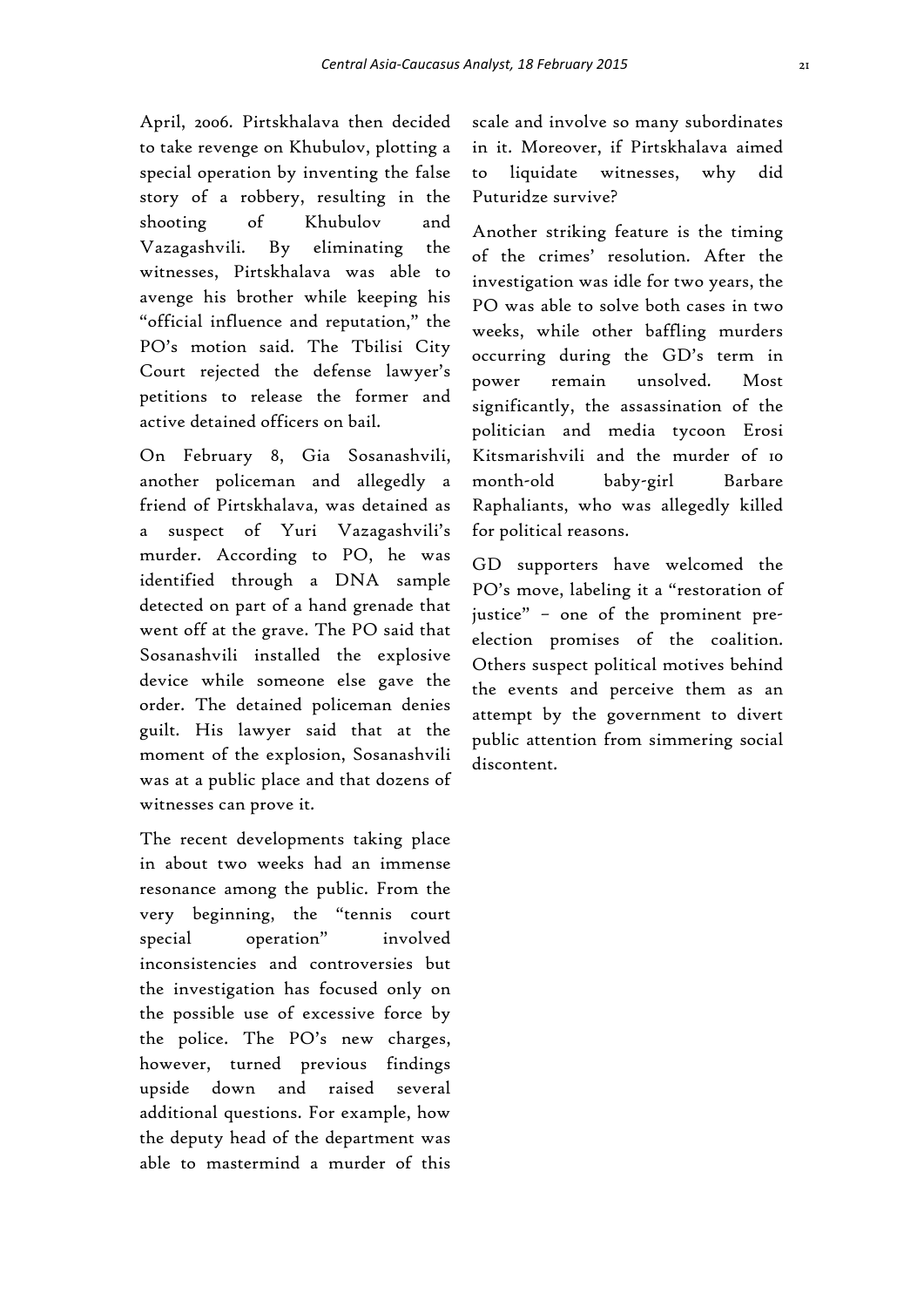### KYRGYZSTAN DEBATES ELECTORAL SYSTEM REFORM Arslan Sabyrbekov

In October 2015, the second parliamentary elections under the 2010 Constitution are scheduled to take place in Kyrgyzstan. The country is in the midst of debating reform of its electoral system with political forces trying to define the "rules of the game" in their own interests. According to the recommendations of the Venice Commission, amendments to the electoral system must be introduced at least one year prior to the elections and Kyrgyzstan is already behind schedule.

The working group on reforming the existing electoral system, chaired by the head of the presidential administration Daniyar Narymbaev, recently issued a statement that all the amendments will be finalized and submitted to the parliament in February at the latest. The initiative on dividing the country into 9 constituencies was already adopted in the first reading. Other initiatives concern the formation of the voters' list, the bill on conducting elections on the basis of biometric data, automation of the entire electoral process – from issuing ballots to counting the end election results as well as bills related to increasing the size of the parties' required electoral fund and raising the electoral threshold to 10 percent from the current 5. These last two initiatives have led to widespread discussions in the country's expert and political circles. According to the leader of the country's ruling Social Democratic Party and one of the initiators of these norms, Chynybai Tursunbekov, "these initiatives will foster the country's stability by getting rid of the smaller political forces and having 3 or 4 political parties in the parliament with a stable electorate and political capital."

However, the country's prominent civil society activists take a different position and perceive these initiatives as an effort to further consolidate power and another drawback in the country's democratic development. "We should keep the threshold at 5 percent. Doubling the threshold will definitely remove the chance for smaller political parties to compete and the country risks ending up with one or two political parties in the parliament, like during the times of the first two ousted presidents," noted Dinara Oshurakhunova, leader of the Bishkekbased "Coalition for Democracy and Civil Society." Indeed, even the last parliamentary elections of 2010 with a threshold of 5 percent showed that this number is still high for Kyrgyzstan. Then, none of the political parties currently represented in the country's legislature managed to pass the proposed 10 percent threshold, making the warning that the state machine could be used for the benefit of certain political forces in the upcoming elections quite legitimate. In 2010, only 5 parties out of 29 competing were able to enter parliament and represented less than 50 percent of the electorate.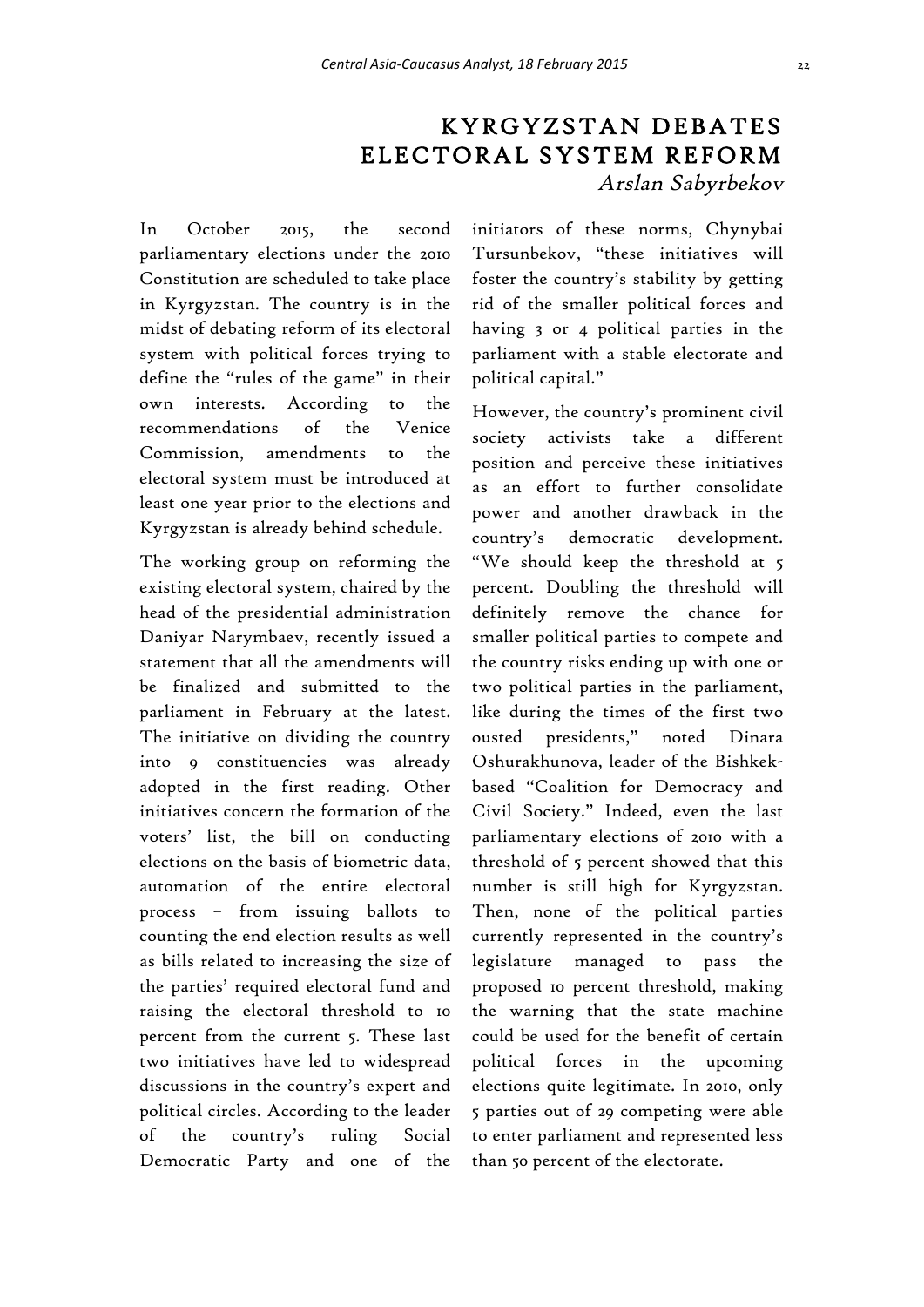According to local experts, this initiative has already led to the formation of unions between several major political parties: Ata Jurt and Respublika as well as Butun Kyrgyzstan and Bir Bol. According to political analyst Marat Kazakpaev, "these unions are not guided by ideological commonalities but rather by short-term opportunistic interests. This in turn damages Kyrgyzstan's path towards developing a stronger parliamentarian system." Kazakpaev has also noted that the initiative to increase the required election fund will make it impossible for smaller political parties to compete, forcing them to unite with others who have sufficient financial resources. Currently, only a few parties can manage to raise the required sum of 10 million KGS or around US\$ 165,000.

In the meantime, the government is actively collecting biometric data on citizens, arguing that this will help holding the upcoming parliamentary elections in a fair and transparent manner. However, critics of the initiative see political interest behind it, claiming that citizens who have failed to submit their biometric data will be deprived of their right to vote, just like in the last presidential elections where hundreds of citizens were not included in the voters' list and could not therefore cast their ballots.

In addition, electoral reform and especially its automation requires significant financial resources. Despite recent drawbacks in Kyrgyzstan's democratic development, the European Union has expressed its readiness to allocate 10 million Euros for these purposes, along with Switzerland providing another US\$ 2 million.

The author writes in his personal capacity. The views expressed are his own and do not represent the views of the organization for which he works.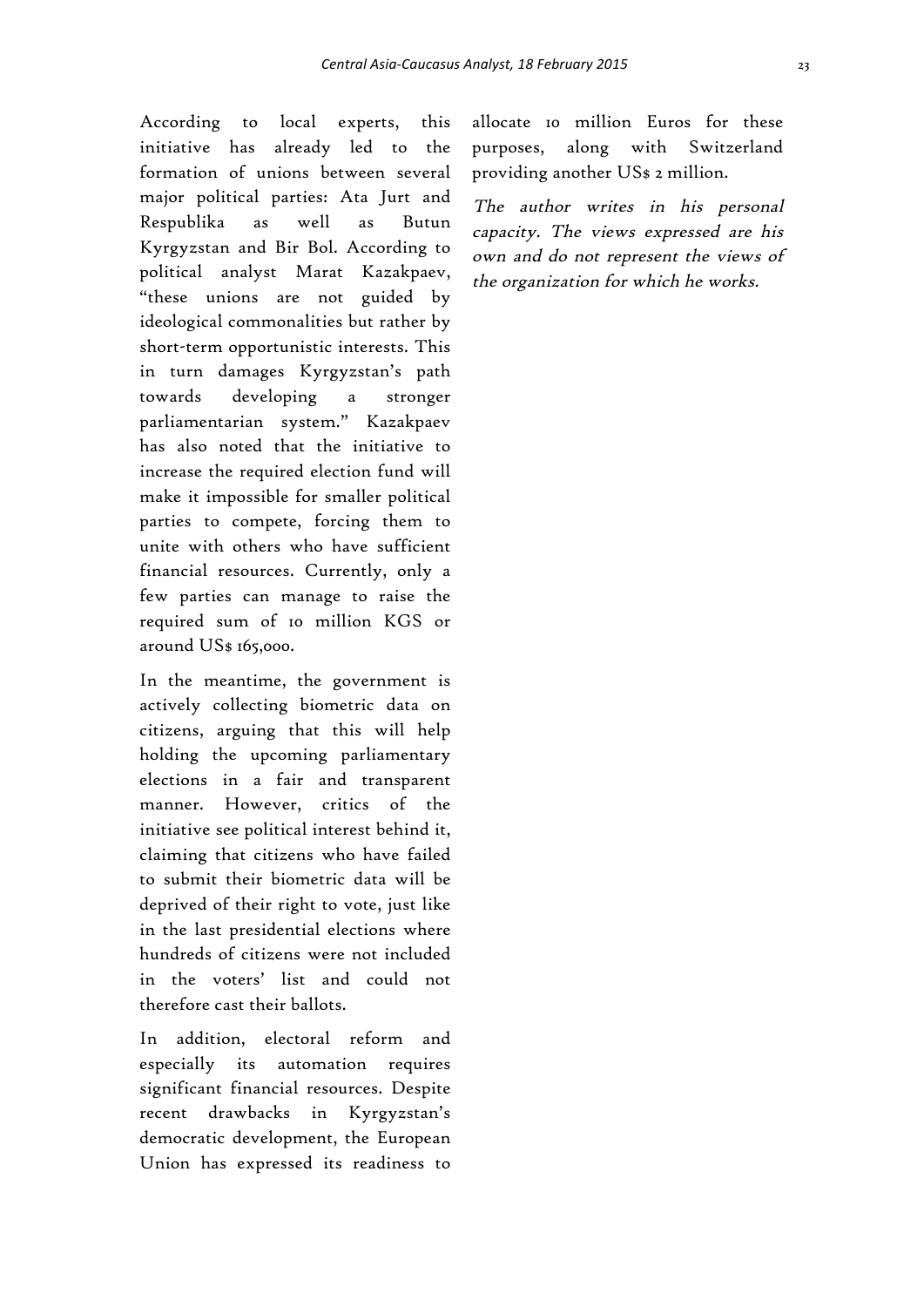### TAJIK PRESIDENT REVIEWS CHALLENGES IN ANNUAL ADDRESS TO PARLIAMENT Oleg Salimov

Tajikistan's President Emomali Rakhmon addressed the parliament in his annual speech on January 23, 2015. Rakhmon reviewed Tajikistan's accomplishments in the socioeconomic sphere in 2014 and outlined his proposals for the country's development in 2015. Rakhmon presented a highly detailed review of the work done by the Tajik government in 2014, highlighting numerous improvements supported by meticulous statistical data. In the speech, summaries of specific accomplishments were followed by appeals for further improvement.

In his annual address, Rakhmon focused mostly on economics, social problems, energy independence, transportation infrastructure, water resources, education and youth problems, and terrorism. Rakhmon specifically addressed the importance of developing a strong ideological basis in order to unify the people of Tajikistan and enhance their patriotism. Rakhmon also announced 2015 as the "Year of the Family," translating into a separate set of tasks for the government and legislature in 2015. The president only cursorily mentioned Tajikistan's parliamentary elections, even though these are scheduled to take place on March 1, 2015.

A few points in Rakhmon's speech require closer attention. When speaking about economics, Rakhmon stressed the role of heavy industry, natural resources extraction, and Tajikistan's hydroelectric power potential as it seeks to find its niche in the global market. In Rakhmon's vision, the development of the agricultural sector is essential mostly for the country's internal consumption and substitution of imported produce. According to Rakhmon's speech, Tajikistan's mid-term goal to transform from a largely agricultural society into a resource-supplying country with a perspective, in the long-run, to become a self-sufficient industrialized economy.

This enormous task can encounter such problems as insufficient human capital, technological deficiency, and inability of the state to attract necessary financial investments. Rakhmon touched on these problems as part of Tajikistan's broader socioeconomic challenges, yet he made no direct reference to his proposal for economic transformation. The country's transportation gridlock creates another obstacle for Tajikistan on its way to industrialization. The Turkmenistan-Afghanistan-Tajikistan railroad project, which started in March 2013 and would have provided Tajikistan with access to the Caspian and South-Asian markets, stalled as the participating countries disagree on the route of the railroad.

Tajikistan also continually suffers from an energy crisis. Although the country possesses a significant hydroelectric power capability, it suffers from a